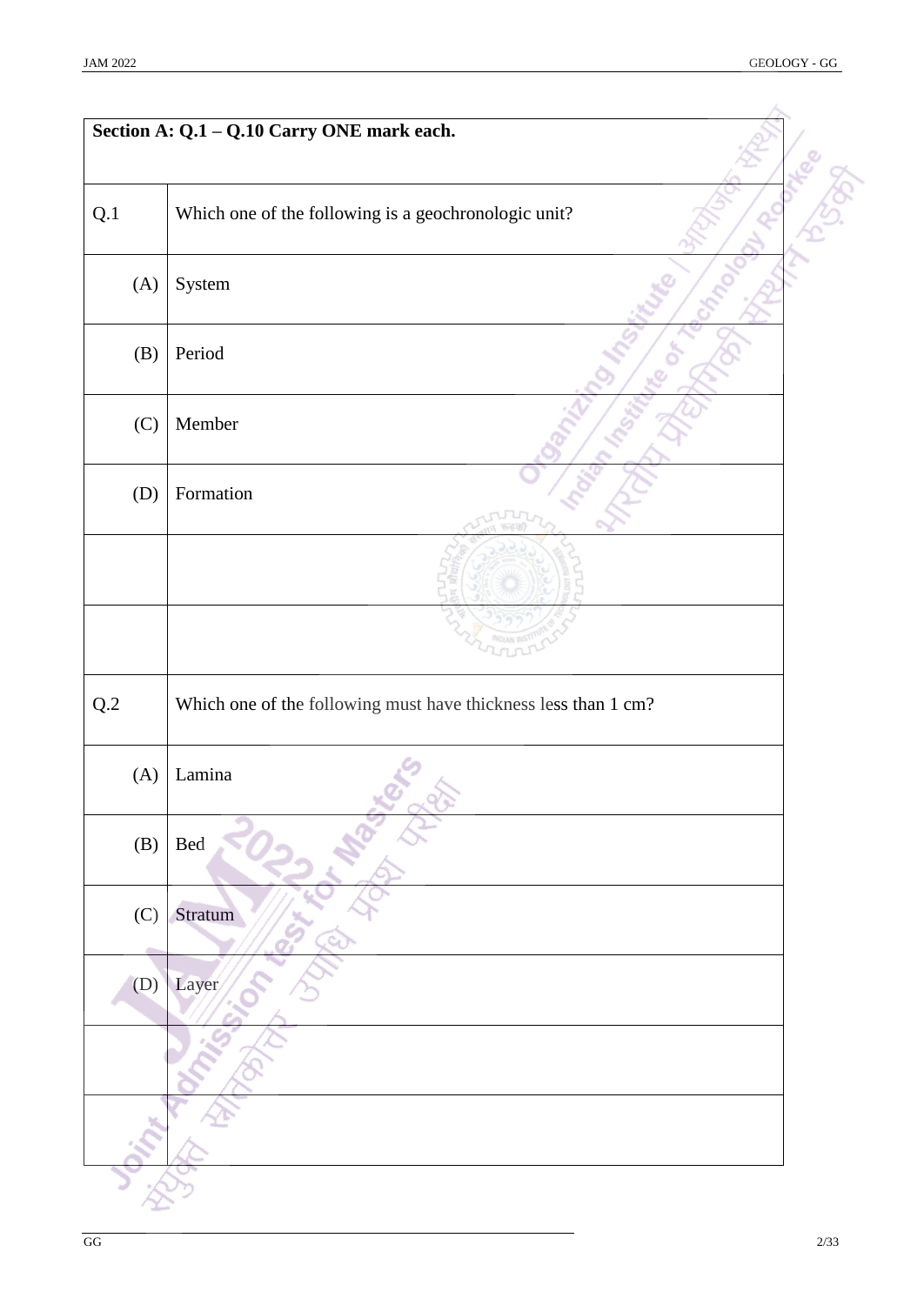| Which one of the following organisms became extinct during the Cretaceous-<br>Tertiary mass extinction event?<br>Trilobite<br>(A)<br>Ammonite<br>(B)<br>Brachiopod<br>(C)<br>Echinoderm<br>(D)<br>Match the geomorphic features in Group I with the related processes in<br>Q.4<br>Group II.<br><b>Group I</b><br><b>Group II</b><br>P. Cirque<br>1. Fluvial<br>Q. Ventifact<br>2. Glacial<br>R. Point bar<br>3. Volcanic<br>S. Tephra<br>4. Aeolian<br>$P-2, Q-4, R-1, S-3$<br>(A)<br>$P-2, Q-3, R-1, S-4$<br>(B)<br>P-4, Q-2, R-3, S-1<br>(C)<br>P-1, Q-2, R-3, S-4<br>(D) |     |  |  |
|------------------------------------------------------------------------------------------------------------------------------------------------------------------------------------------------------------------------------------------------------------------------------------------------------------------------------------------------------------------------------------------------------------------------------------------------------------------------------------------------------------------------------------------------------------------------------|-----|--|--|
|                                                                                                                                                                                                                                                                                                                                                                                                                                                                                                                                                                              | Q.3 |  |  |
|                                                                                                                                                                                                                                                                                                                                                                                                                                                                                                                                                                              |     |  |  |
|                                                                                                                                                                                                                                                                                                                                                                                                                                                                                                                                                                              |     |  |  |
|                                                                                                                                                                                                                                                                                                                                                                                                                                                                                                                                                                              |     |  |  |
|                                                                                                                                                                                                                                                                                                                                                                                                                                                                                                                                                                              |     |  |  |
|                                                                                                                                                                                                                                                                                                                                                                                                                                                                                                                                                                              |     |  |  |
|                                                                                                                                                                                                                                                                                                                                                                                                                                                                                                                                                                              |     |  |  |
|                                                                                                                                                                                                                                                                                                                                                                                                                                                                                                                                                                              |     |  |  |
|                                                                                                                                                                                                                                                                                                                                                                                                                                                                                                                                                                              |     |  |  |
|                                                                                                                                                                                                                                                                                                                                                                                                                                                                                                                                                                              |     |  |  |
|                                                                                                                                                                                                                                                                                                                                                                                                                                                                                                                                                                              |     |  |  |
|                                                                                                                                                                                                                                                                                                                                                                                                                                                                                                                                                                              |     |  |  |
|                                                                                                                                                                                                                                                                                                                                                                                                                                                                                                                                                                              |     |  |  |
|                                                                                                                                                                                                                                                                                                                                                                                                                                                                                                                                                                              |     |  |  |
|                                                                                                                                                                                                                                                                                                                                                                                                                                                                                                                                                                              |     |  |  |
|                                                                                                                                                                                                                                                                                                                                                                                                                                                                                                                                                                              |     |  |  |
|                                                                                                                                                                                                                                                                                                                                                                                                                                                                                                                                                                              |     |  |  |
|                                                                                                                                                                                                                                                                                                                                                                                                                                                                                                                                                                              |     |  |  |
|                                                                                                                                                                                                                                                                                                                                                                                                                                                                                                                                                                              |     |  |  |
|                                                                                                                                                                                                                                                                                                                                                                                                                                                                                                                                                                              |     |  |  |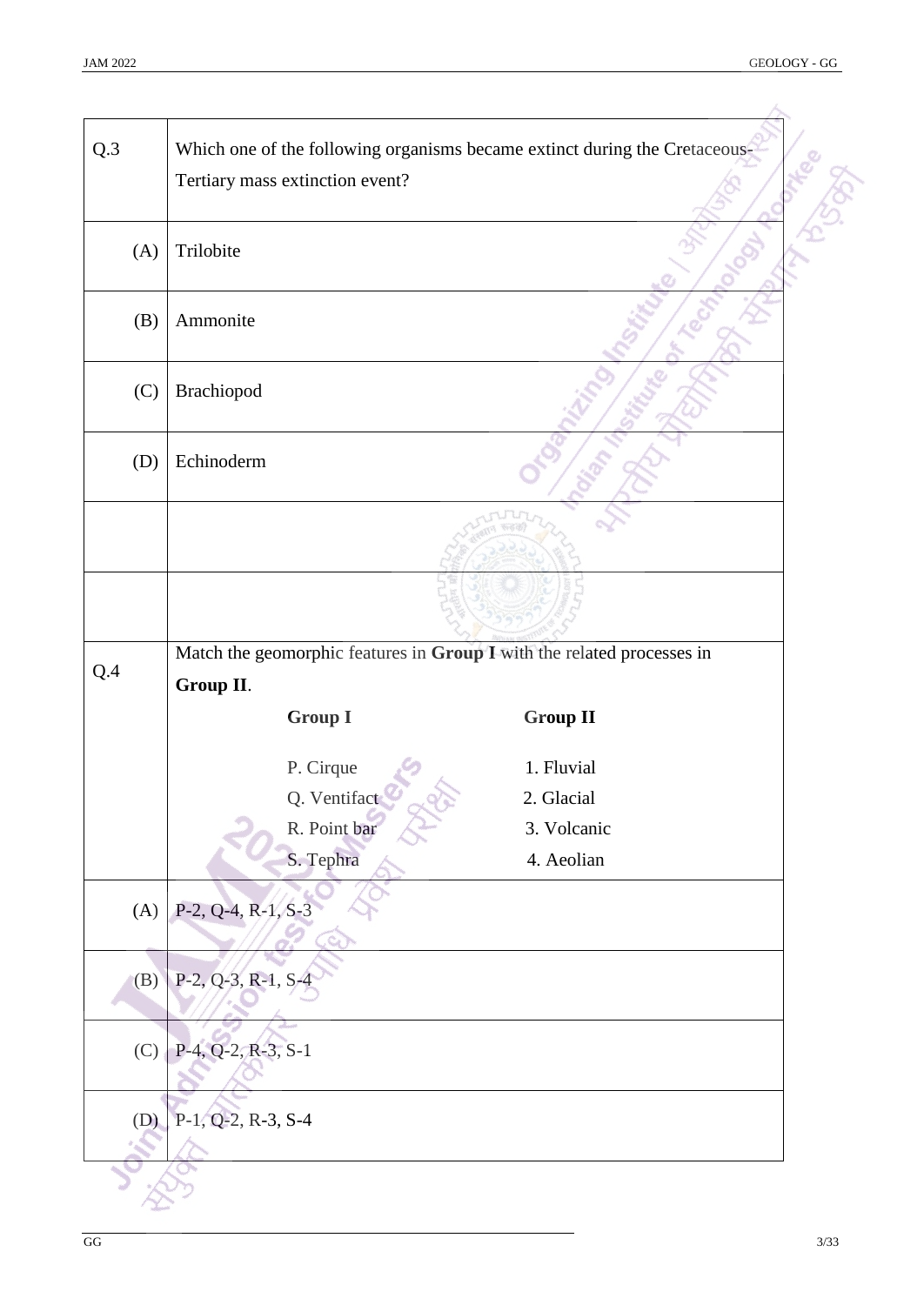| Q.5 | Which one of the given textural features results from exsolution?                                                           |  |
|-----|-----------------------------------------------------------------------------------------------------------------------------|--|
| (A) | Ophitic                                                                                                                     |  |
| (B) | Perthitic                                                                                                                   |  |
| (C) | Graphic                                                                                                                     |  |
| (D) | Glomeroporphyritic                                                                                                          |  |
|     |                                                                                                                             |  |
|     |                                                                                                                             |  |
| Q.6 | In the holosymmetric class of the Cubic System, how many more faces does the<br>{110} form have compared to the {111} form? |  |
| (A) | $\sqrt{2}$                                                                                                                  |  |
| (B) | $\overline{4}$                                                                                                              |  |
| (C) | 6                                                                                                                           |  |
| (D) | 8                                                                                                                           |  |
|     |                                                                                                                             |  |
|     |                                                                                                                             |  |
|     |                                                                                                                             |  |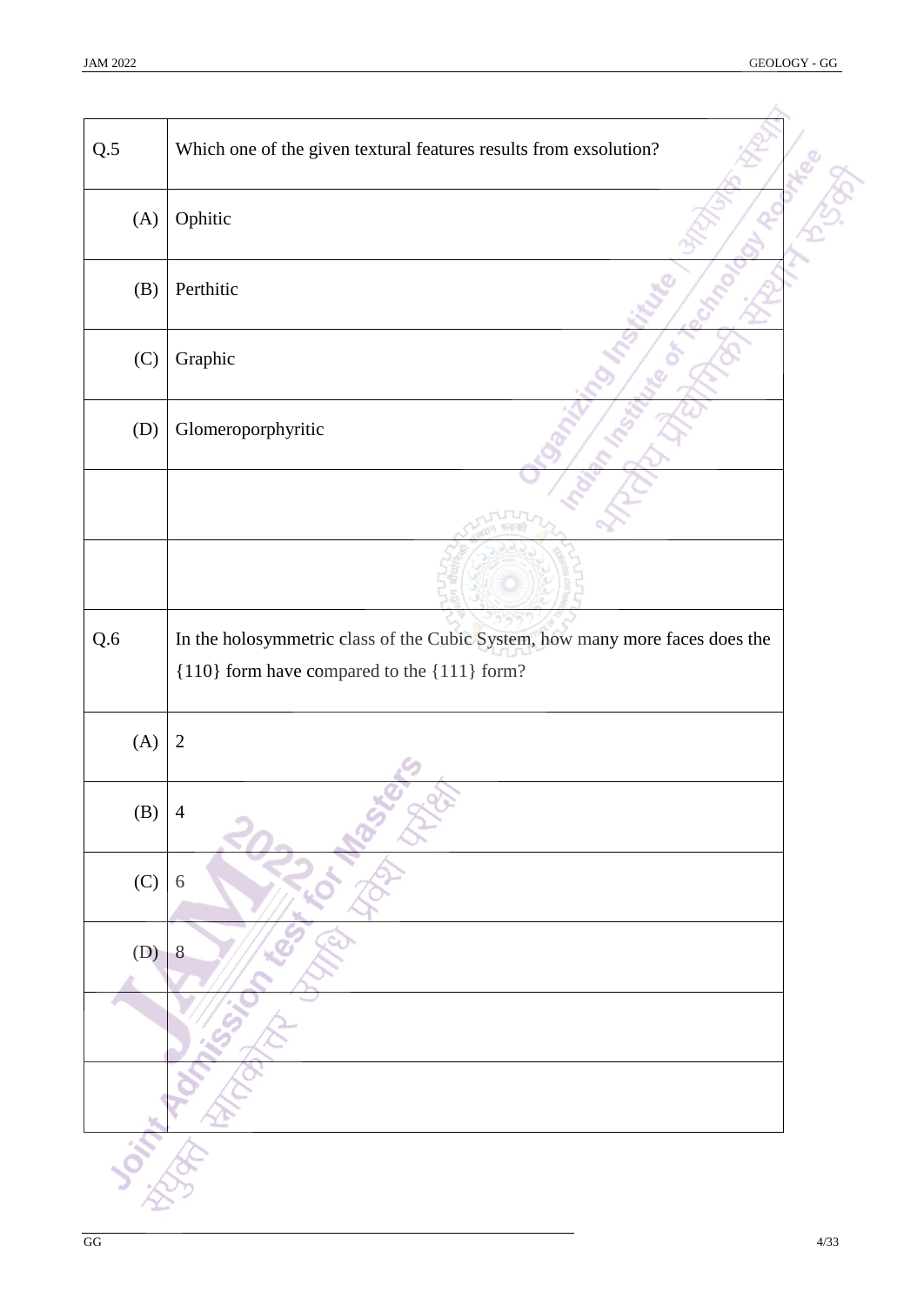| Q.7 | Which one of the following seismic waves involves compression and<br>rarefaction (but not rotation) of the material that it passes through? |  |
|-----|---------------------------------------------------------------------------------------------------------------------------------------------|--|
| (A) | P-waves                                                                                                                                     |  |
| (B) | S-waves                                                                                                                                     |  |
| (C) | Rayleigh waves                                                                                                                              |  |
| (D) | Love waves                                                                                                                                  |  |
|     |                                                                                                                                             |  |
|     |                                                                                                                                             |  |
| Q.8 | Realgar and orpiment are both minerals of arsenic (As) and have the same                                                                    |  |
|     |                                                                                                                                             |  |
|     | chemical composition. Which one of the following properties can be used to                                                                  |  |
|     | distinguish between the two minerals in hand specimen?                                                                                      |  |
| (A) | Lustre                                                                                                                                      |  |
| (B) | Hardness                                                                                                                                    |  |
| (C) | Colour                                                                                                                                      |  |
| (D) | Fracture                                                                                                                                    |  |
|     |                                                                                                                                             |  |
|     |                                                                                                                                             |  |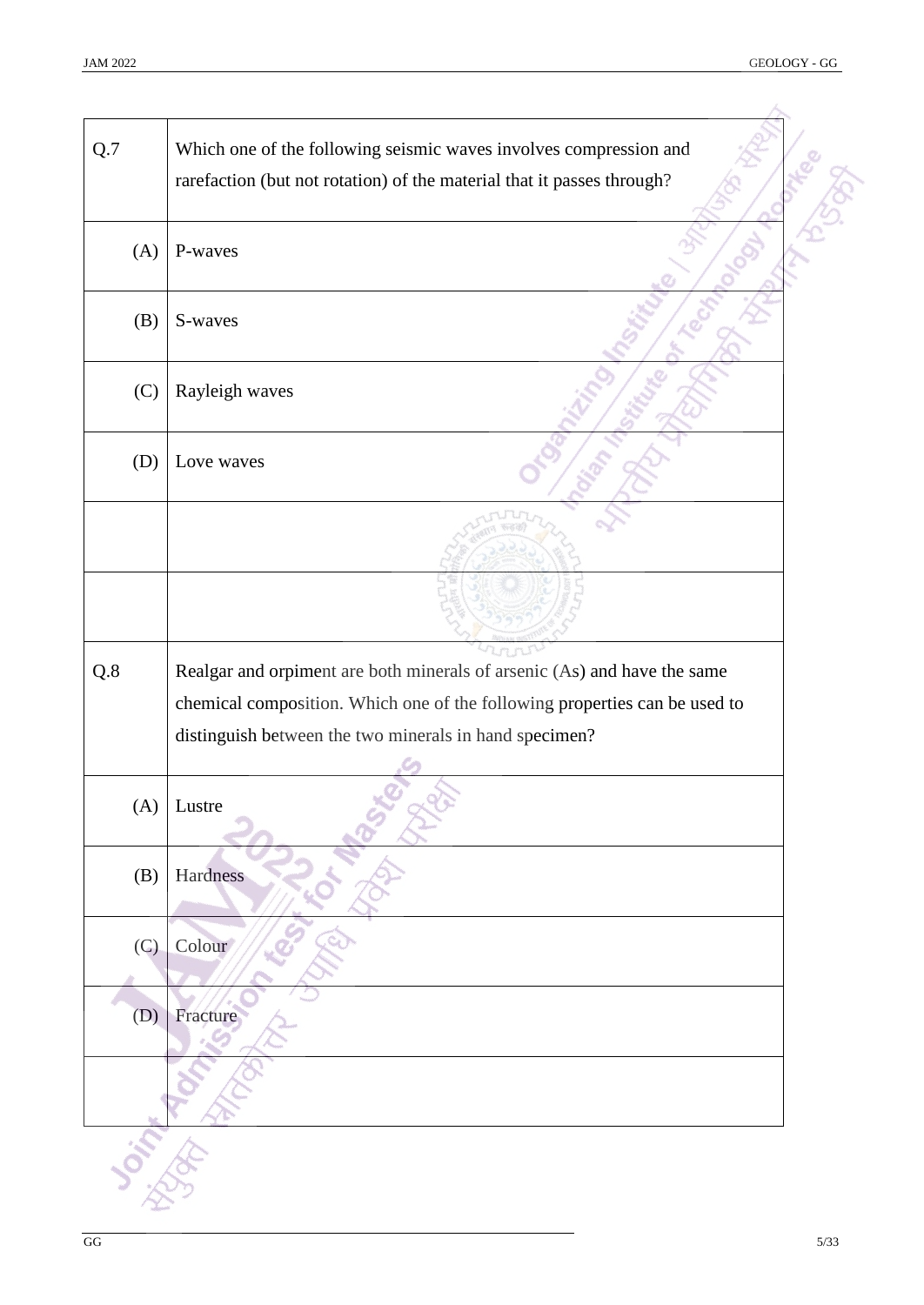| Q.9  | Buckle folds result from                                                                                                |  |
|------|-------------------------------------------------------------------------------------------------------------------------|--|
| (A)  | layer parallel shortening                                                                                               |  |
| (B)  | layer perpendicular slip                                                                                                |  |
| (C)  | layer parallel shearing                                                                                                 |  |
| (D)  | layer perpendicular shortening                                                                                          |  |
|      |                                                                                                                         |  |
|      |                                                                                                                         |  |
| Q.10 | Sandstone beds above a magmatic body are domal in shape, while the beds<br>below are horizontal. The magmatic body is a |  |
| (A)  | Batholith                                                                                                               |  |
| (B)  | Laccolith                                                                                                               |  |
| (C)  | Lopolith                                                                                                                |  |
| (D)  | Sill                                                                                                                    |  |
|      |                                                                                                                         |  |
|      |                                                                                                                         |  |
|      |                                                                                                                         |  |
|      |                                                                                                                         |  |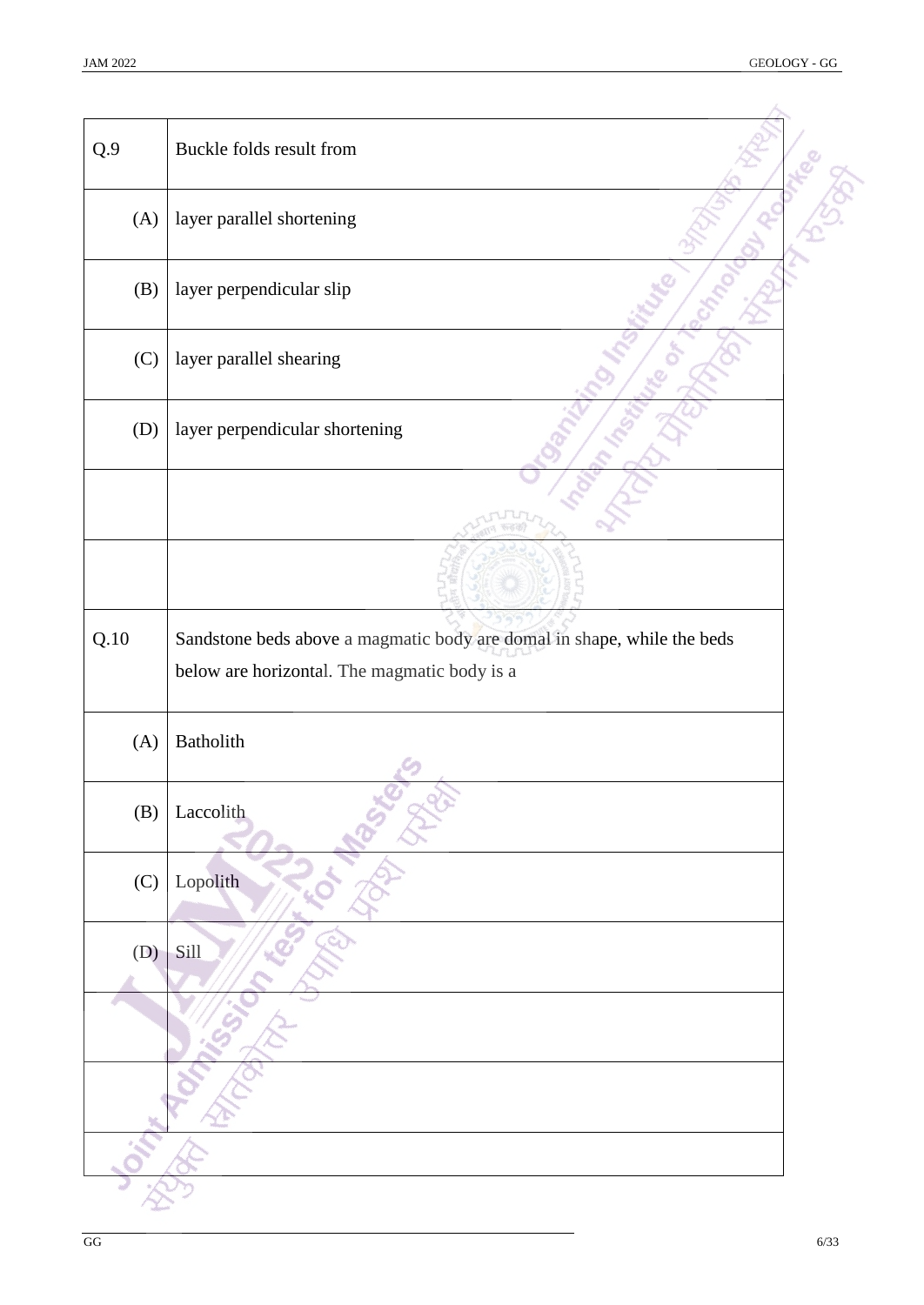| Q.11 | Match the morphological features in Group I with the corresponding fossil<br>groups in Group II. |                 |
|------|--------------------------------------------------------------------------------------------------|-----------------|
|      | <b>Group I</b>                                                                                   | <b>Group II</b> |
|      | P. Pedicle Foramen                                                                               | 1. Trilobita    |
|      | Q. Pallial Sinus                                                                                 | 2. Cephalopoda  |
|      | R. Pygidium                                                                                      | 3. Pelecypoda   |
|      | S. Siphuncle                                                                                     | 4. Brachiopoda  |
| (A)  | P-4, Q-3, R-1, S-2                                                                               |                 |
| (B)  | P-4, Q-1, R-2, S-3                                                                               |                 |
| (C)  | P-3, Q-4, R-1, S-2                                                                               |                 |
| (D)  | P-2, Q-1, R-4, S-3                                                                               |                 |
| Q.12 | The Triassic-Jurassic boundary lies within which one of the following<br>stratigraphic units?    |                 |
| (A)  | <b>Panchet Formation</b>                                                                         |                 |
| (B)  | <b>Dharmaram Formation</b>                                                                       |                 |
| (C)  | Pachmarhi Formation                                                                              |                 |
| (D)  | Denwa Formation                                                                                  |                 |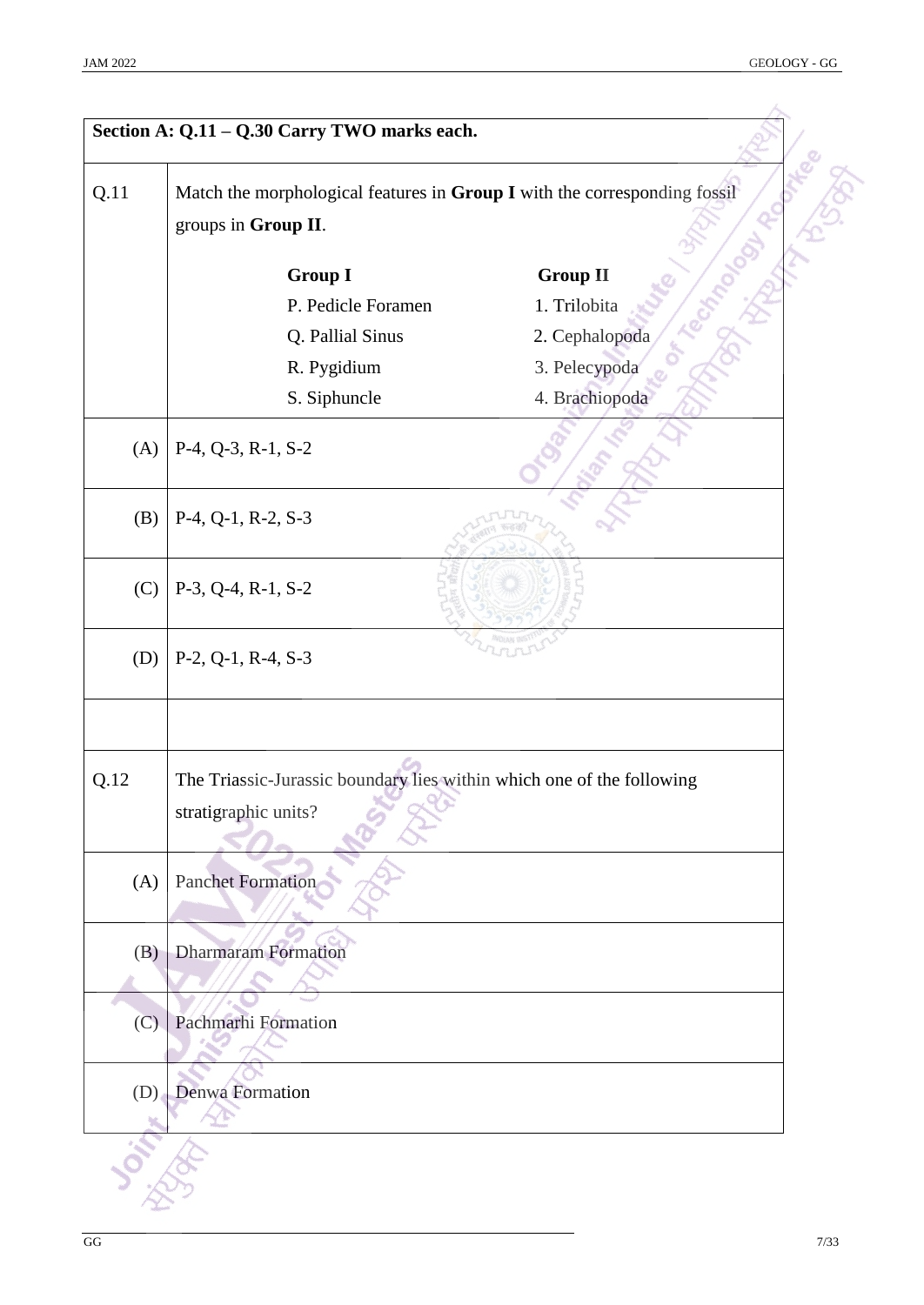| Q.13 |                                            | Which one is the correct order of stability of the minerals (arranged from the<br>most stable to the least stable) during chemical weathering? |  |
|------|--------------------------------------------|------------------------------------------------------------------------------------------------------------------------------------------------|--|
| (A)  | $Muscovite > Amphibole > Quartz > Olivine$ |                                                                                                                                                |  |
| (B)  |                                            | $Quartz > Amphibole > Oliveira > Museum$                                                                                                       |  |
| (C)  |                                            | $Quartz > Muscovite > Amphibole > Olivine$                                                                                                     |  |
| (D)  | $Muscovite > Olivine > Quartz > Amphibole$ |                                                                                                                                                |  |
|      |                                            |                                                                                                                                                |  |
| Q.14 |                                            | Match the following sedimentary rocks in Group I with their compositions in                                                                    |  |
|      | Group II.                                  |                                                                                                                                                |  |
|      | <b>Group I</b>                             | <b>Group II</b>                                                                                                                                |  |
|      | P. Packstone                               | 1. $<$ 15% matrix, $>$ 25% rock fragments                                                                                                      |  |
|      | Q. Grainstone                              | $2. >15\%$ matrix, $>25\%$ feldspar                                                                                                            |  |
|      | R. Lithic arenite                          | 3. Grain supported, contains no mud                                                                                                            |  |
|      | S. Arkosic wacke                           | 4. Grain supported, contains mud                                                                                                               |  |
| (A)  | $P-4, Q-3, R-1, S-2$                       |                                                                                                                                                |  |
| (B)  | P-3, Q-4, R-2, S-1                         |                                                                                                                                                |  |
| (C)  | P-3, Q-1, R-4, S-2                         |                                                                                                                                                |  |
| (D)  | $P-2, Q-4, R-1, S-3$                       |                                                                                                                                                |  |
|      |                                            |                                                                                                                                                |  |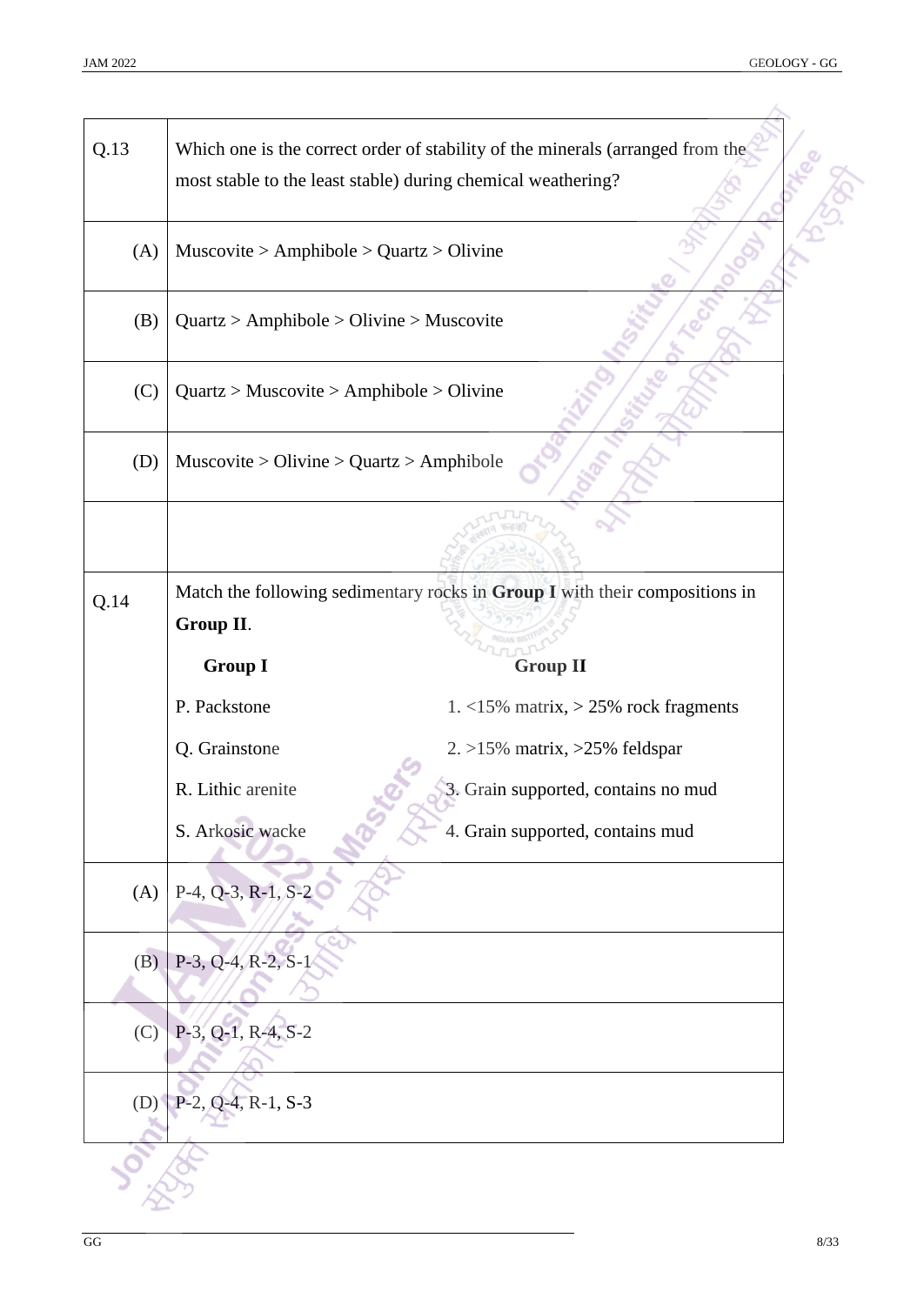| Q.15 | Match the parameters in Group I with their corresponding dimensions in<br>Group II.                                                                                                                                                  |                       |  |
|------|--------------------------------------------------------------------------------------------------------------------------------------------------------------------------------------------------------------------------------------|-----------------------|--|
|      | <b>Group I</b>                                                                                                                                                                                                                       | <b>Group II</b>       |  |
|      | P. Shear modulus                                                                                                                                                                                                                     | $1. M^0L^0T^0$        |  |
|      | Q. Hydraulic conductivity                                                                                                                                                                                                            | 2. $M^{1}L^{-3}T^{0}$ |  |
|      | R. Volumetric strain                                                                                                                                                                                                                 | 3. $M^0L^1T^{-1}$     |  |
|      | S. Dry density                                                                                                                                                                                                                       | 4. $M^{1}L^{-1}T^{-}$ |  |
| (A)  | P-4, Q-3, R-1, S-2                                                                                                                                                                                                                   |                       |  |
| (B)  | P-3, Q-1, R-2, S-4                                                                                                                                                                                                                   |                       |  |
| (C)  | $P-2, Q-3, R-4, S-1$                                                                                                                                                                                                                 |                       |  |
| (D)  | $P-3$ , Q-4, R-1, S-2                                                                                                                                                                                                                |                       |  |
|      |                                                                                                                                                                                                                                      |                       |  |
|      |                                                                                                                                                                                                                                      |                       |  |
|      | <b>Joint Tommer This Science of the Comptant of the Comptant of the Comptant of the Comptant of the Comptant of the Comptant of the Comptant of the Comptant of the Comptant of the Comptant of the Comptant of the Comptant of </b> |                       |  |
|      |                                                                                                                                                                                                                                      |                       |  |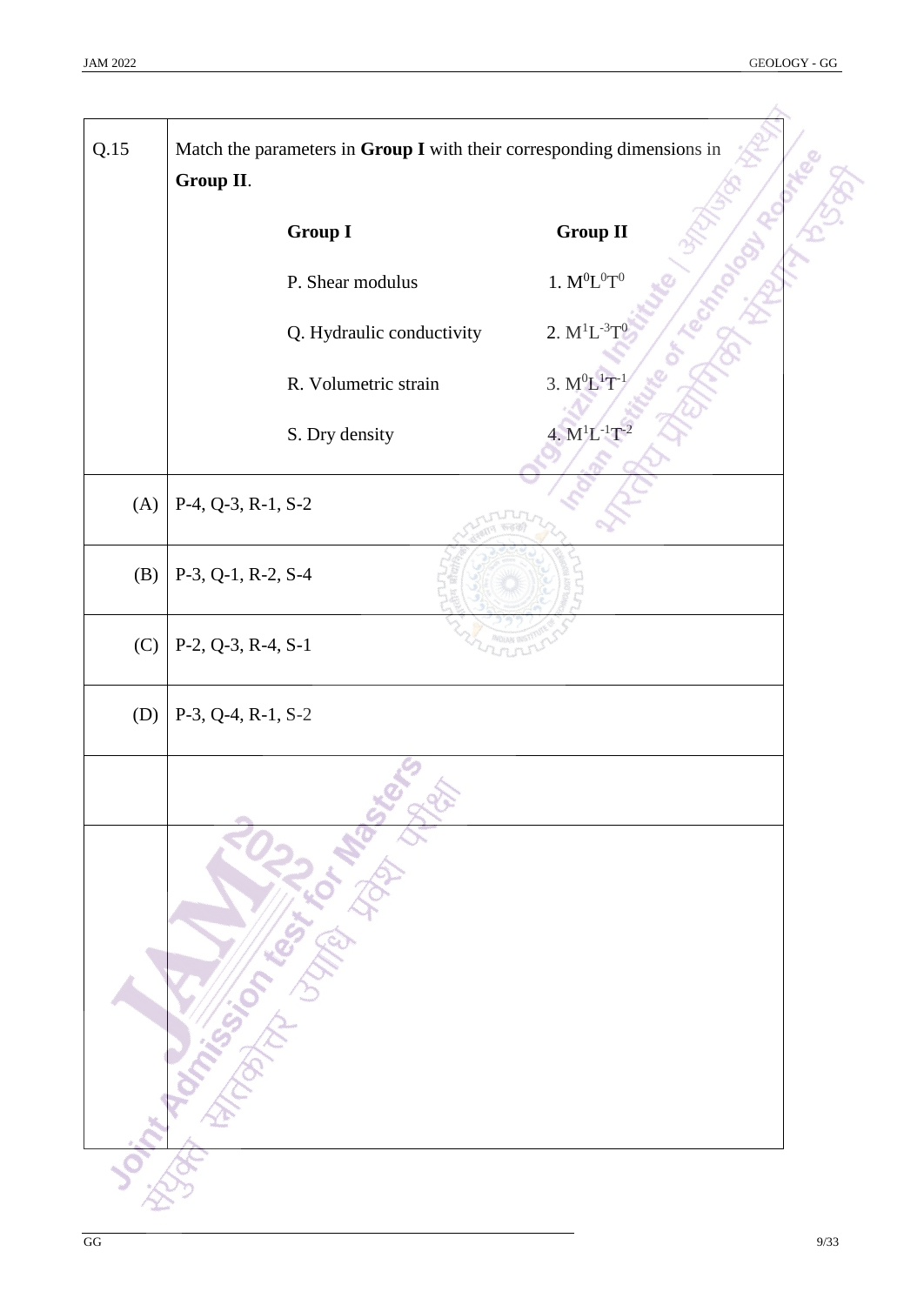| Q.16 | cause seismic activity in them.       | Match the countries in Group I with the plate tectonic features in Group II that |
|------|---------------------------------------|----------------------------------------------------------------------------------|
|      | <b>Group I</b>                        | <b>Group II</b>                                                                  |
|      | P. Iceland                            | 1. Subduction Zone                                                               |
|      | Q. Indonesia                          | 2. Transform Fault                                                               |
|      | R. Nepal                              | 3. Mid-Oceanic Ridge                                                             |
|      | S. New Zealand                        | 4. Continental Collision                                                         |
|      |                                       |                                                                                  |
| (A)  | $P-3, Q-1, R-4, S-2$                  |                                                                                  |
| (B)  | P-3, Q-1, R-2, S-4                    |                                                                                  |
| (C)  | P-1, Q-3, R-4, S-2                    |                                                                                  |
|      |                                       |                                                                                  |
|      |                                       |                                                                                  |
|      | Joint Marien Cash Cash of Marien Rich |                                                                                  |
|      |                                       |                                                                                  |
|      |                                       |                                                                                  |
|      |                                       |                                                                                  |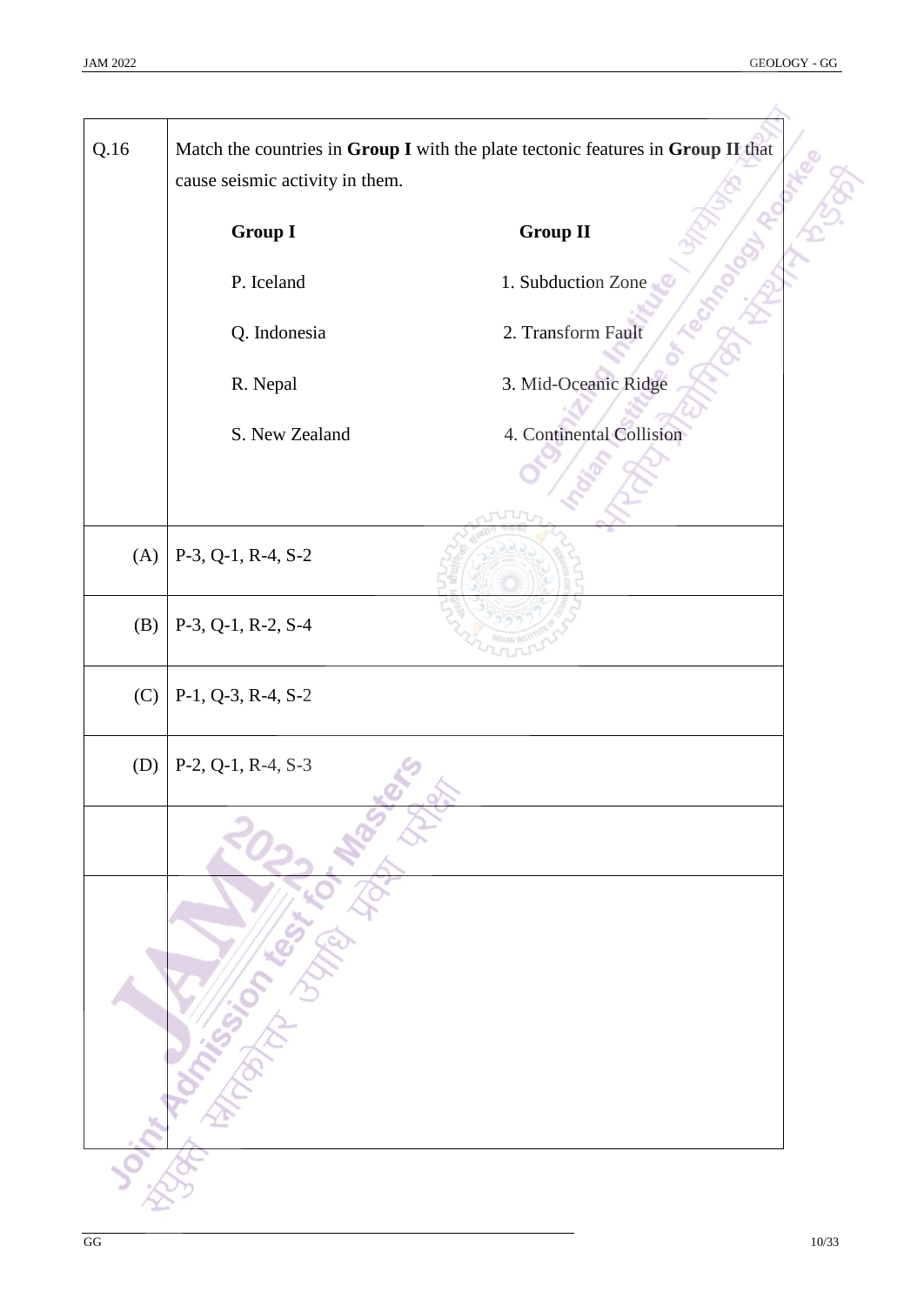| Q.17 | Which one of the magnitude scales given below DOES NOT saturate while<br>estimating size of earthquakes?                |
|------|-------------------------------------------------------------------------------------------------------------------------|
| (A)  | Local magnitude scale (ML)                                                                                              |
| (B)  | Body wave magnitude scale (M <sub>b</sub> )                                                                             |
| (C)  | Surface wave magnitude scale (M <sub>S</sub> )                                                                          |
| (D)  | Moment magnitude scale (M <sub>W</sub> )                                                                                |
|      |                                                                                                                         |
|      |                                                                                                                         |
| Q.18 | What is the minimum number of forms that an actual crystal must contain in<br>Class 1 (Pedial) of the Triclinic System? |
| (A)  | $\mathbf{1}$                                                                                                            |
| (B)  | $\overline{2}$                                                                                                          |
| (C)  |                                                                                                                         |
|      | 3                                                                                                                       |
| (D)  |                                                                                                                         |
|      |                                                                                                                         |
|      |                                                                                                                         |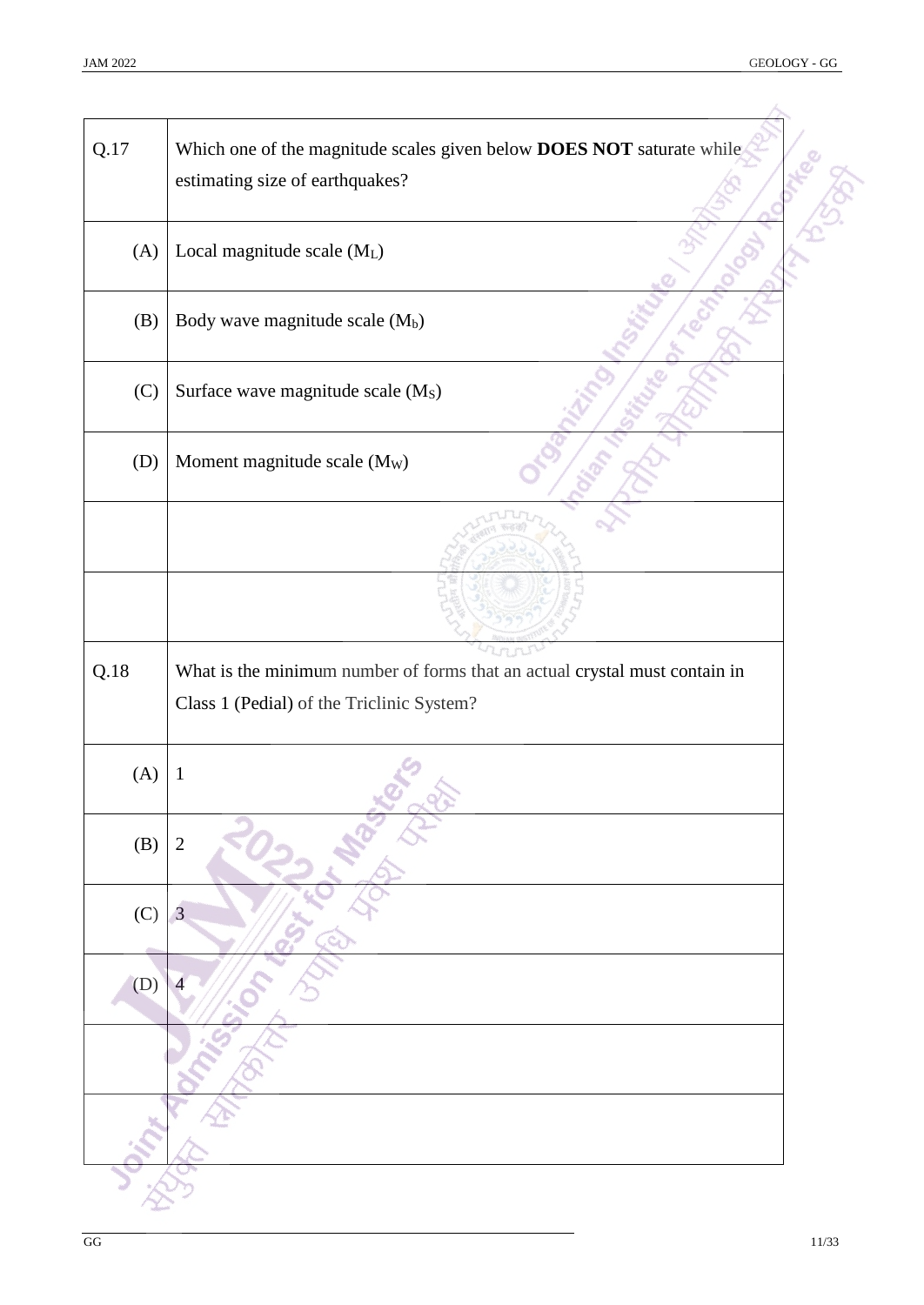i,

| Q.19 | The apparent dip of a plane is measured to be 45° towards NE. The true dip of<br>the plane is |
|------|-----------------------------------------------------------------------------------------------|
| (A)  | 55° towards SSW                                                                               |
| (B)  | 40° towards NNE                                                                               |
| (C)  | 48° towards ENE                                                                               |
| (D)  | 40° towards E                                                                                 |
|      |                                                                                               |
|      |                                                                                               |
| Q.20 | A horizontal upright fold will have a                                                         |
| (A)  | vertical fold axis and horizontal axial plane                                                 |
| (B)  | horizontal fold axis and vertical axial plane                                                 |
| (C)  | horizontal fold axis and axial plane with any dip                                             |
| (D)  | plunging fold axis on a vertical axial plane                                                  |
|      |                                                                                               |
|      |                                                                                               |
|      |                                                                                               |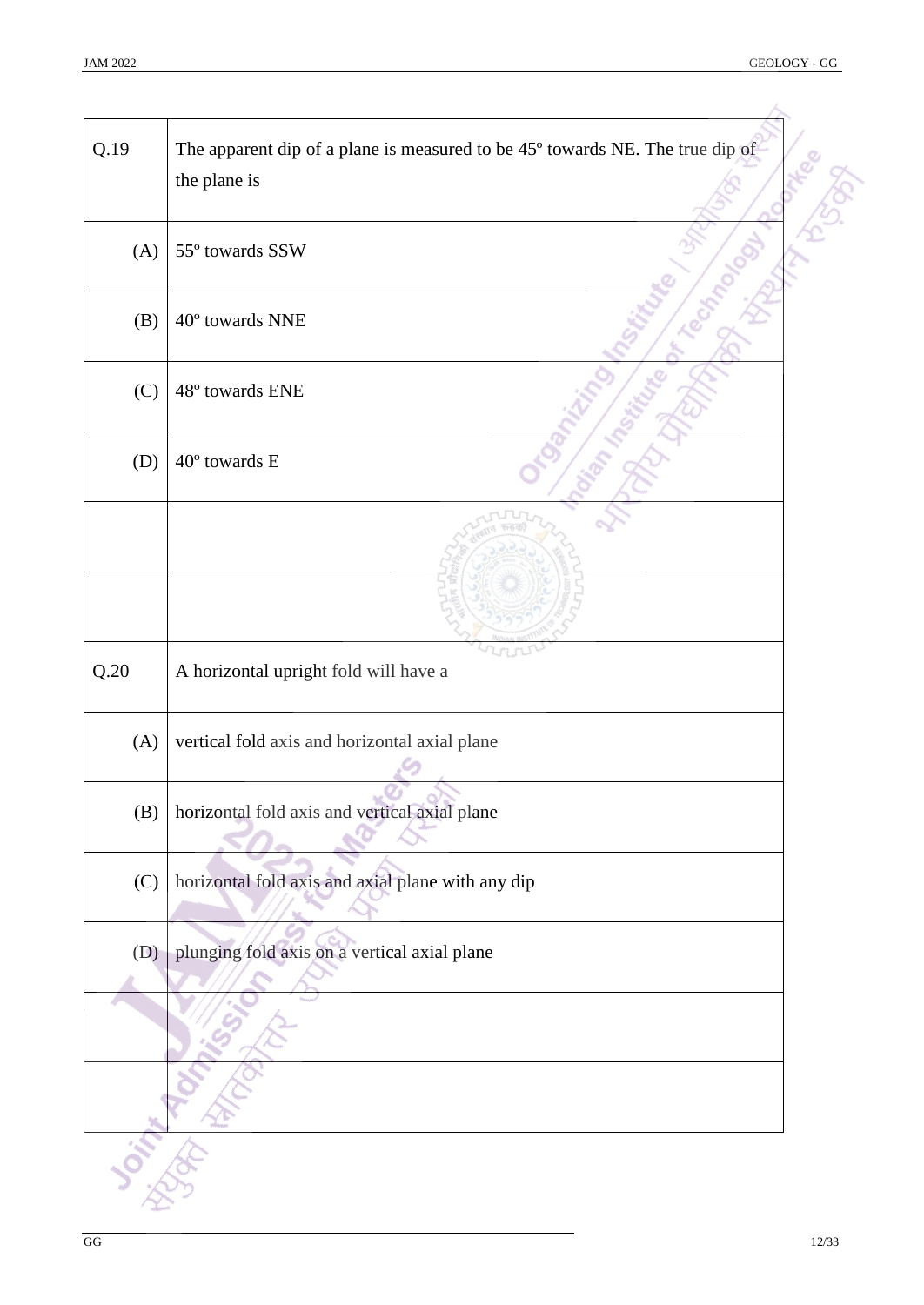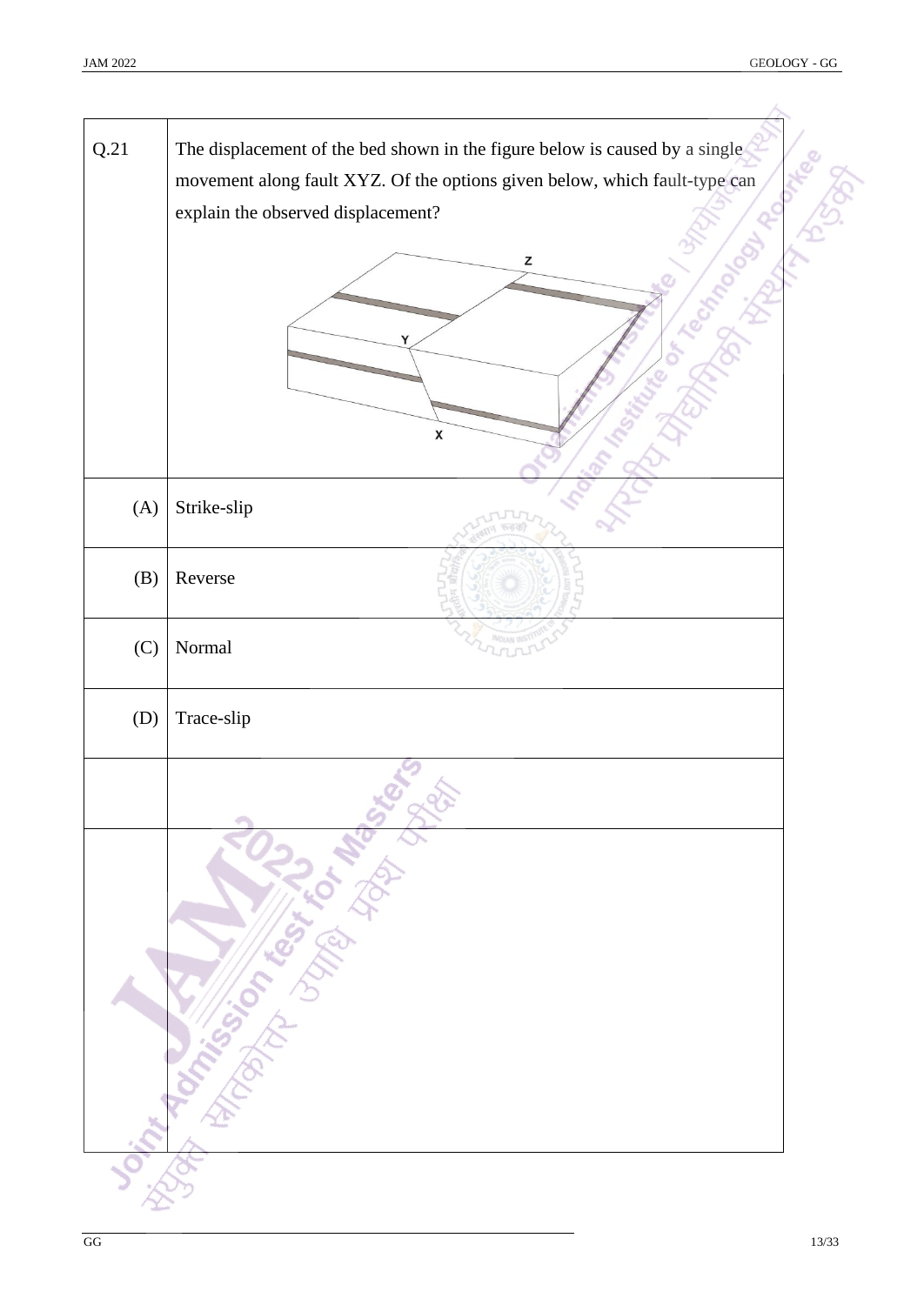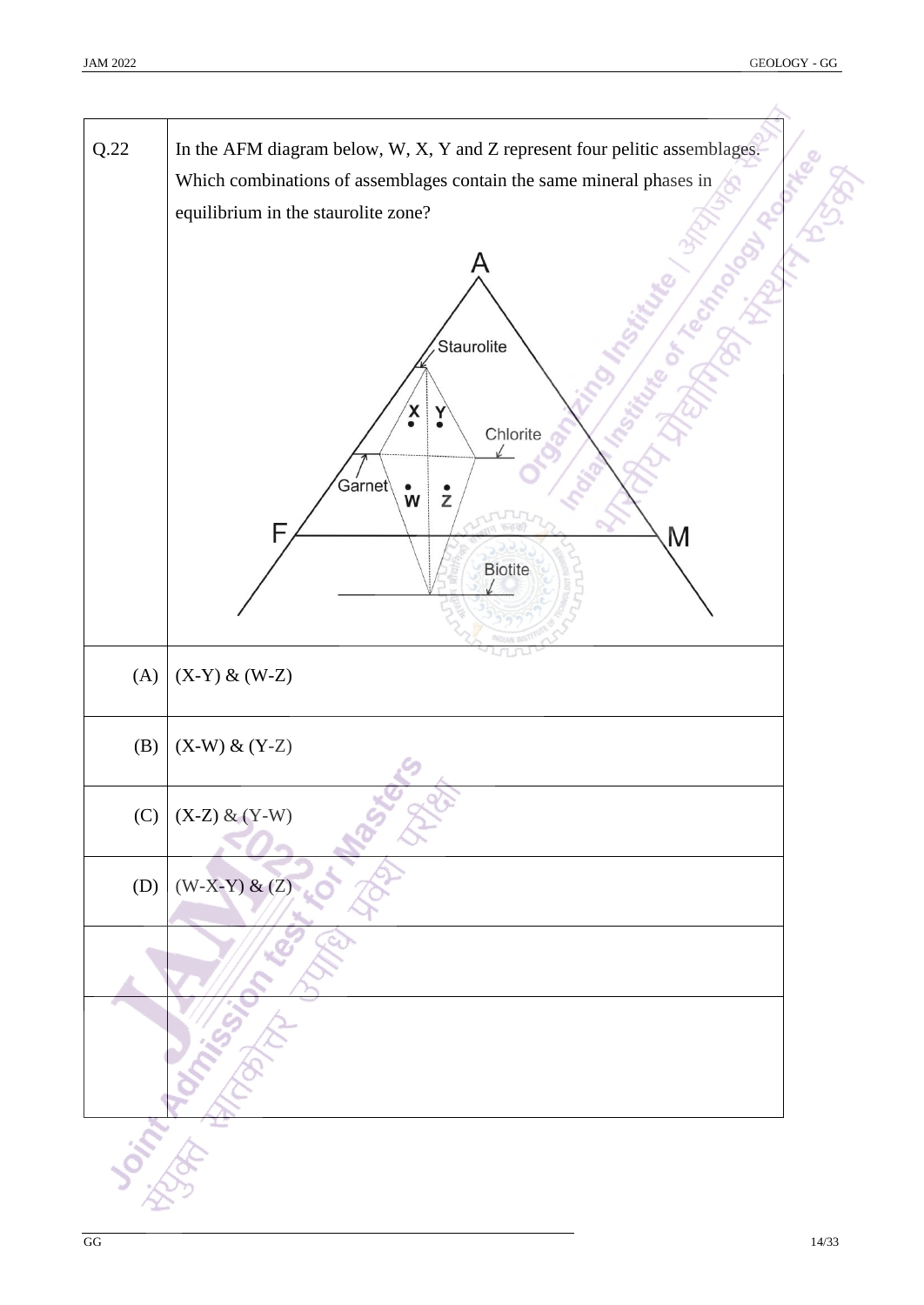| Q.23 | in Group II.                            | Match the rock types in Group I with their characteristic mineral assemblages |
|------|-----------------------------------------|-------------------------------------------------------------------------------|
|      | <b>Group I</b>                          | <b>Group II</b>                                                               |
|      | P. Diorite                              | 1. plagioclase – orthopyroxene $\pm$ clinopyroxene                            |
|      | Q. Tonalite                             | 2. olivine - orthopyroxene - clinopyroxene                                    |
|      | R. Norite                               | 3. plagioclase – hornblende $\pm$ quartz                                      |
|      | S. Lherzolite                           | 4. quartz - plagioclase $\pm$ K-feldspar                                      |
| (A)  | $P-4$ , Q-3, R-2, S-1                   |                                                                               |
| (B)  | $P-2$ , $Q-1$ , $R-3$ , $S-4$           |                                                                               |
| (C)  | $P-3$ , Q-4, R-1, S-2                   |                                                                               |
| (D)  | $P-1$ , Q-3, R-4, S-2                   |                                                                               |
|      | Joint Milliam Capture of Manufacture of |                                                                               |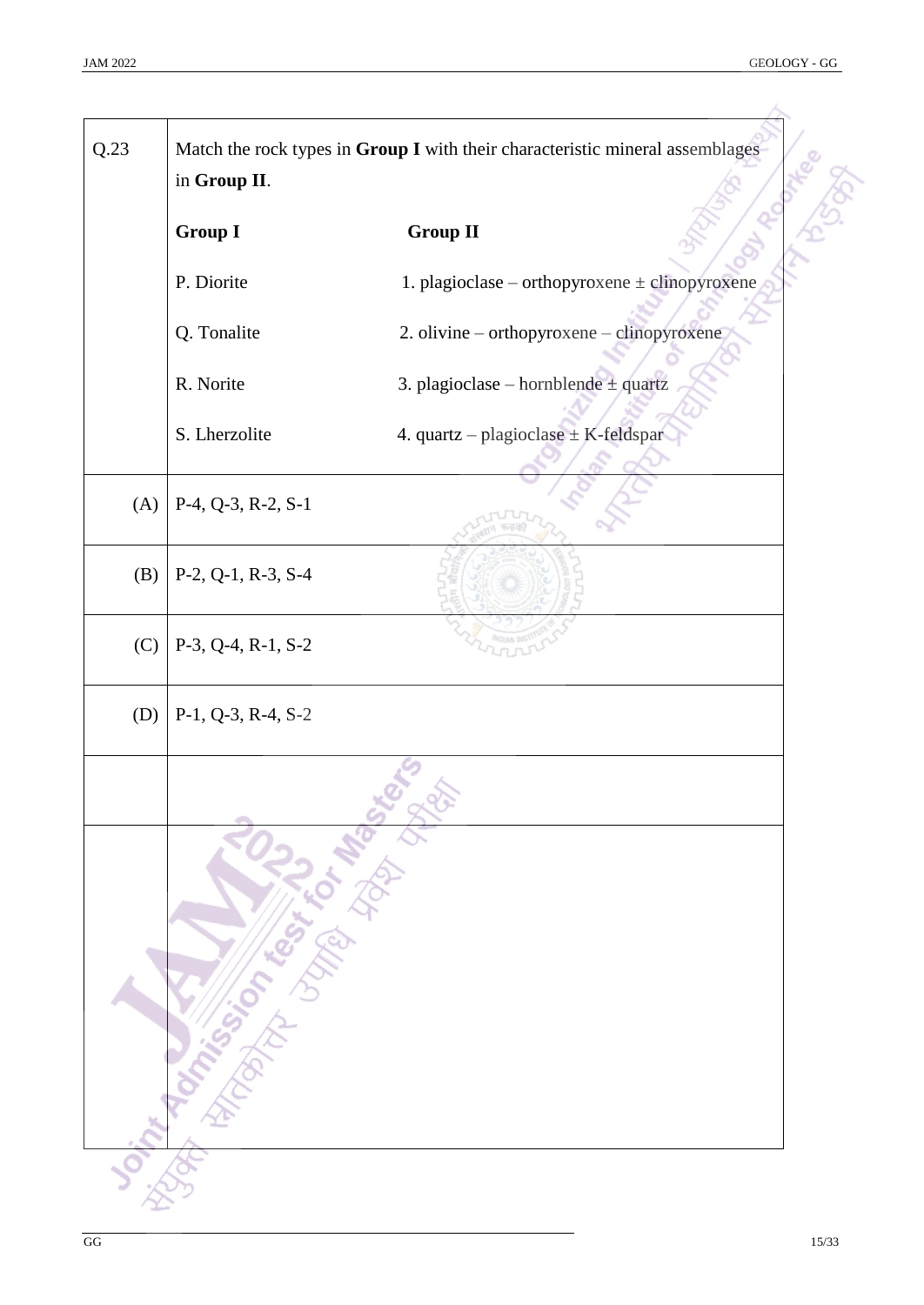| Q.24 | Match the mineral deposit types in Group I with the water types in Group II<br>considered dominantly responsible for their origin. |                      |
|------|------------------------------------------------------------------------------------------------------------------------------------|----------------------|
|      | <b>Group I</b>                                                                                                                     | <b>Group II</b>      |
|      | P. Porphyry copper deposits                                                                                                        | Meteoric water<br>1. |
|      | Q. Mississippi Valley Type deposits                                                                                                | Groundwater<br>2.    |
|      | R. Roll-front uranium deposits                                                                                                     | Magmatic water<br>3. |
|      | S. Epithermal gold deposits                                                                                                        | 4. Connate water     |
| (A)  | $P-4$ , Q-3, R-2, S-1                                                                                                              |                      |
| (B)  | $P-3$ , Q-4, R-1, S-2                                                                                                              |                      |
| (C)  | $P-3$ , Q-4, R-2, S-1                                                                                                              |                      |
| (D)  | $P-4$ , $Q-1$ , $R-2$ , $S-3$                                                                                                      |                      |
|      | <b>Joint Roman Strange Report For Management</b>                                                                                   |                      |
|      |                                                                                                                                    |                      |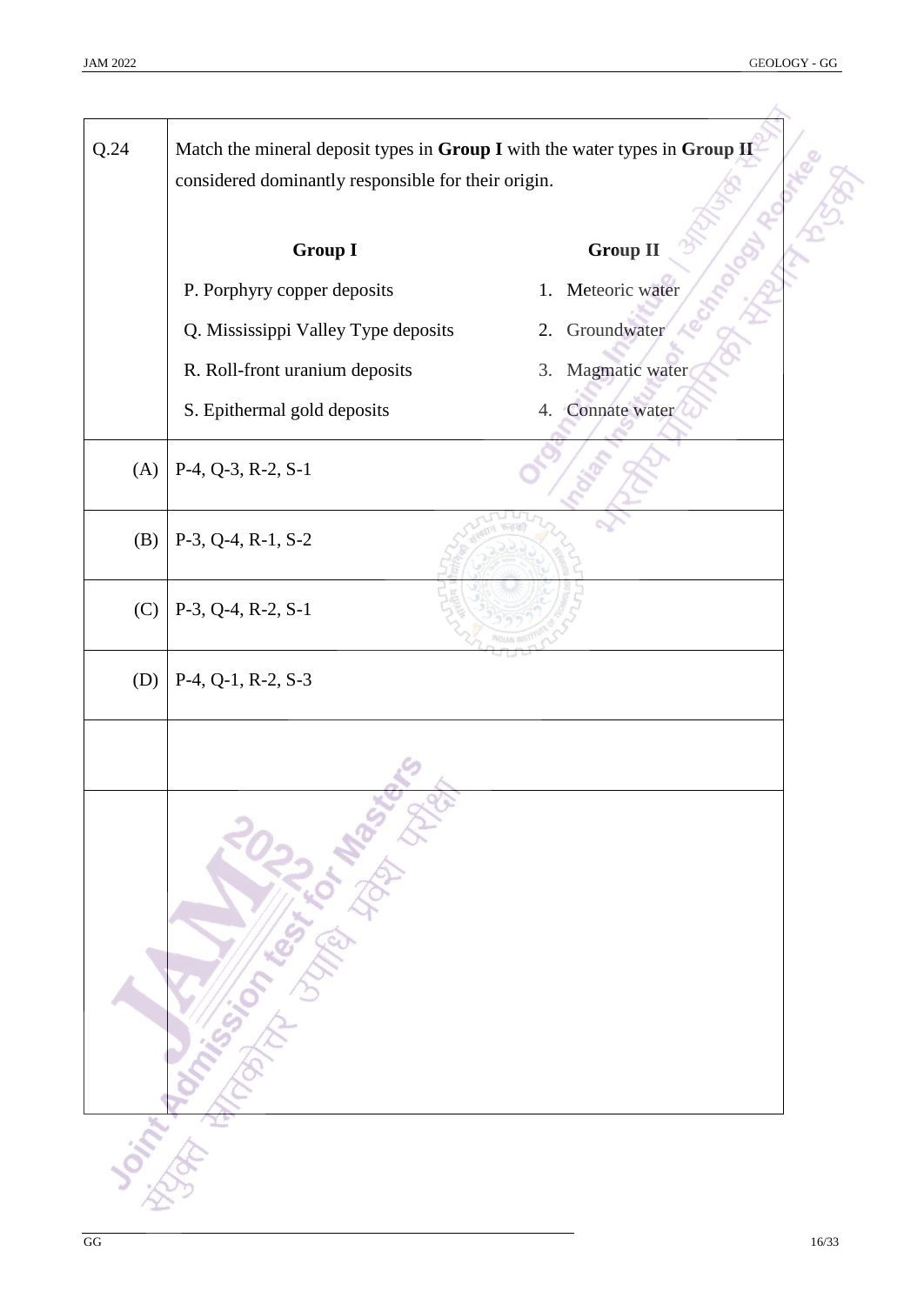| Q.25 | Match the minerals in Group I with their optical properties in Group II. |                                                                          |  |
|------|--------------------------------------------------------------------------|--------------------------------------------------------------------------|--|
|      | <b>Group I</b><br><b>Group II</b>                                        |                                                                          |  |
|      | 1. Mottled extinction<br>P. Sodalite                                     |                                                                          |  |
|      | Q. Tourmaline                                                            | 2. Isotropic                                                             |  |
|      | R. Calcite                                                               | 3. Pleochroic from blue to brown                                         |  |
|      | S. Muscovite                                                             | 4. Twinkling effect                                                      |  |
| (A)  | $P-4$ , Q-3, R-2, S-1                                                    |                                                                          |  |
| (B)  | $P-2, Q-3, R-4, S-1$                                                     |                                                                          |  |
| (C)  | $P-3$ , Q-1, R-2, S-4                                                    |                                                                          |  |
| (D)  | $P-1$ , Q-3, R-4, S-2                                                    |                                                                          |  |
|      |                                                                          |                                                                          |  |
|      |                                                                          |                                                                          |  |
| Q.26 | basement is                                                              | The contact between the Talchir Formation and the underlying Precambrian |  |
|      |                                                                          |                                                                          |  |
| (A)  | an angular unconformity                                                  |                                                                          |  |
| (B)  | a disconformity                                                          |                                                                          |  |
| (C)  | a paraconformity                                                         |                                                                          |  |
|      |                                                                          |                                                                          |  |
| (D)  | a nonconformity                                                          |                                                                          |  |
|      |                                                                          |                                                                          |  |
|      |                                                                          |                                                                          |  |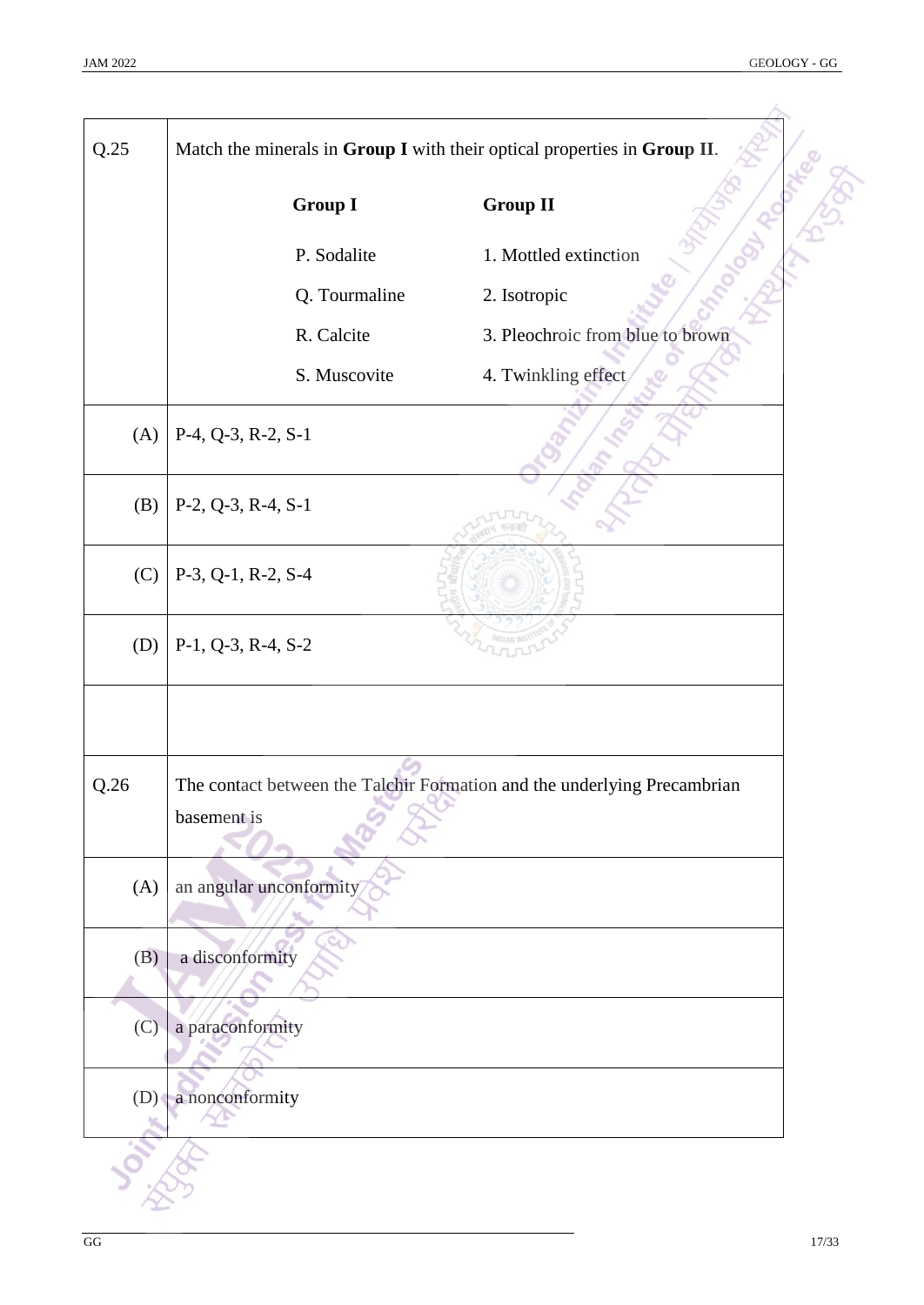| Q.27 | Increased diversity of siphonate bivalves occurred in response to |  |
|------|-------------------------------------------------------------------|--|
| (A)  | the Cambrian explosion in the Paleozoic                           |  |
| (B)  | increased temperature in the Cenozoic                             |  |
| (C)  | increased predation pressure in the Mesozoic                      |  |
| (D)  | increased oxygen level in the Proterozoic                         |  |
|      |                                                                   |  |
|      |                                                                   |  |
| Q.28 | An index fossil should have                                       |  |
| (A)  | large geographic range and small temporal range                   |  |
| (B)  | small geographic range and large temporal range                   |  |
| (C)  | small geographic range and small temporal range                   |  |
| (D)  | large geographic range and large temporal range                   |  |
|      |                                                                   |  |
|      |                                                                   |  |
|      |                                                                   |  |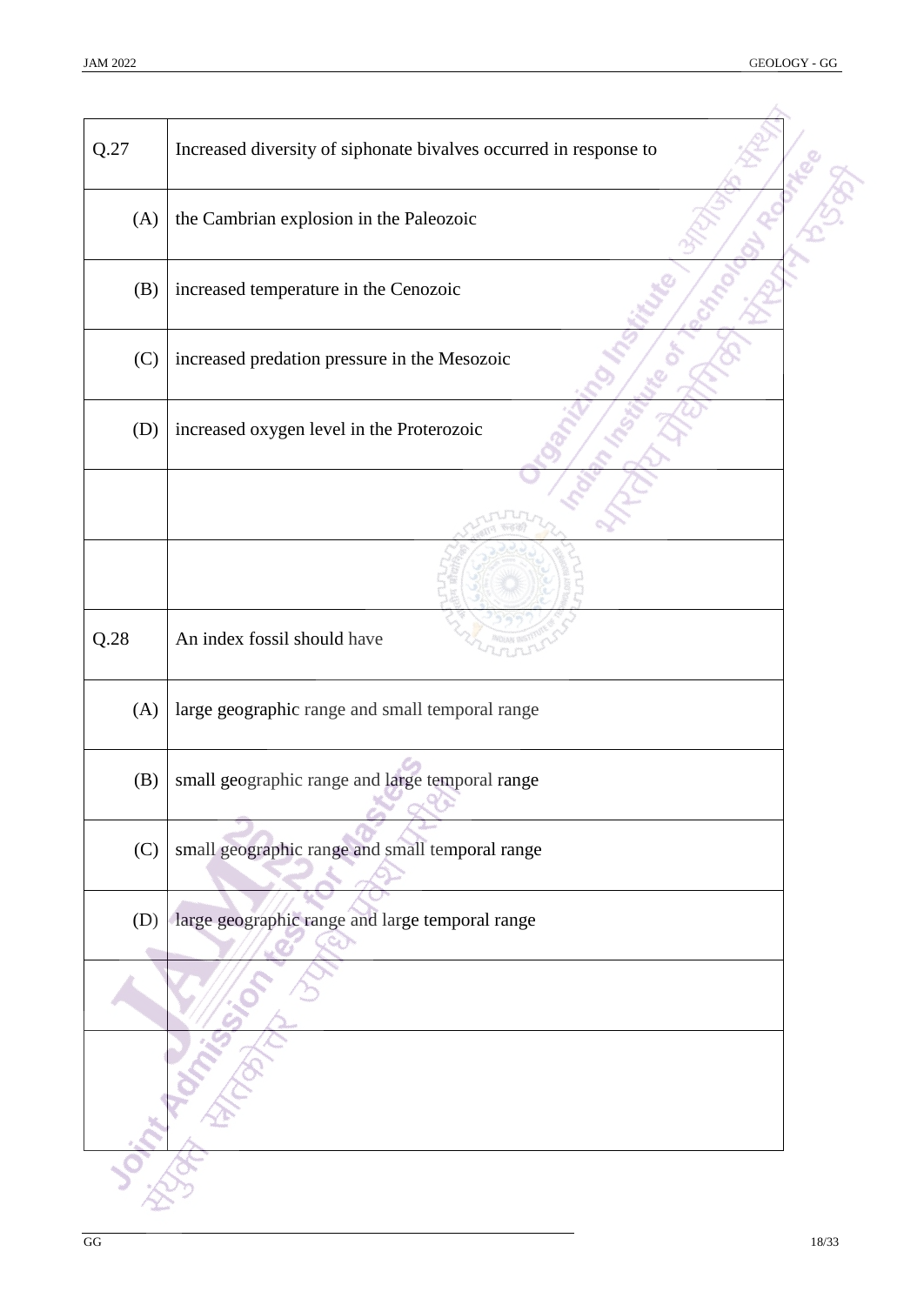| Q.29 | Match the formations in Group I with corresponding stratigraphic periods in<br>Group II. |                  |
|------|------------------------------------------------------------------------------------------|------------------|
|      | <b>Group I</b>                                                                           | <b>Group II</b>  |
|      | P. Syringothyris Limestone                                                               | 1. Permian       |
|      | Q. Karai Shale                                                                           | 2. Jurassic      |
|      | R. Chari                                                                                 | 3. Carboniferous |
|      | S. Barren Measures                                                                       | 4. Cretaceous    |
| (A)  | P-1, Q-2, R-3, S-4                                                                       |                  |
| (B)  | $P-2, Q-4, R-1, S-3$                                                                     |                  |
| (C)  | $P-3$ , Q-4, R-2, S-1                                                                    |                  |
| (D)  | $P-4$ , $Q-1$ , $R-2$ , $S-3$                                                            |                  |
|      |                                                                                          |                  |
|      |                                                                                          |                  |
| Q.30 | Which one of the given statements is correct?                                            |                  |
| (A)  | van der Waal's bonding is absent in silicate minerals                                    |                  |
| (B)  | Sulfide minerals form by covalent bonding between metal and sulfur                       |                  |
| (C)  | Silicate minerals have a significant component of metallic bonding                       |                  |
| (D)  | Metal-sulfide formation does not involve splitting of d-orbitals                         |                  |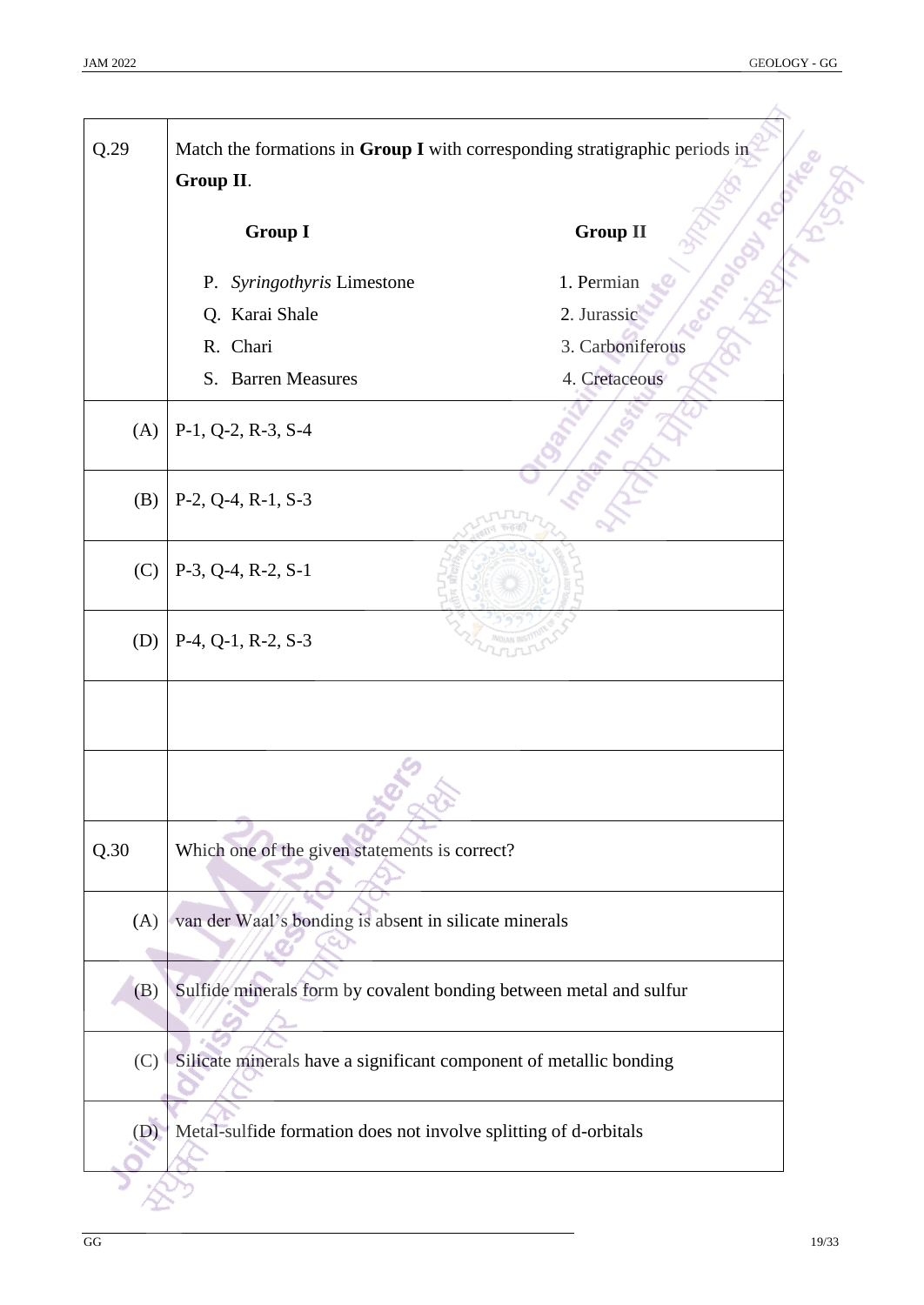|      | Section B: Q.31 - Q.40 Carry TWO marks each.                                    |  |
|------|---------------------------------------------------------------------------------|--|
| Q.31 | Which of the following structures form in marine environment?                   |  |
| (A)  | Lateral accretionary surfaces                                                   |  |
| (B)  | Hummocky cross stratification                                                   |  |
| (C)  | Herringbone cross stratification                                                |  |
| (D)  | Barchanoids                                                                     |  |
|      |                                                                                 |  |
|      |                                                                                 |  |
| Q.32 | Identify the correct stratigraphic successions ordered from oldest to youngest. |  |
|      | (A) Papaghni Group - Kurnool Group - Nallamalai Group - Chitravati Group        |  |
| (B)  | Semri Group - Kaimur Group - Rewa Group - Bhander Group                         |  |
| (C)  | Papaghni Group - Chitravati Group - Nallamalai Group - Kurnool Group            |  |
| (D)  | Semri Group - Rewa Group - Bhander Group - Kaimur Group                         |  |
|      |                                                                                 |  |
|      |                                                                                 |  |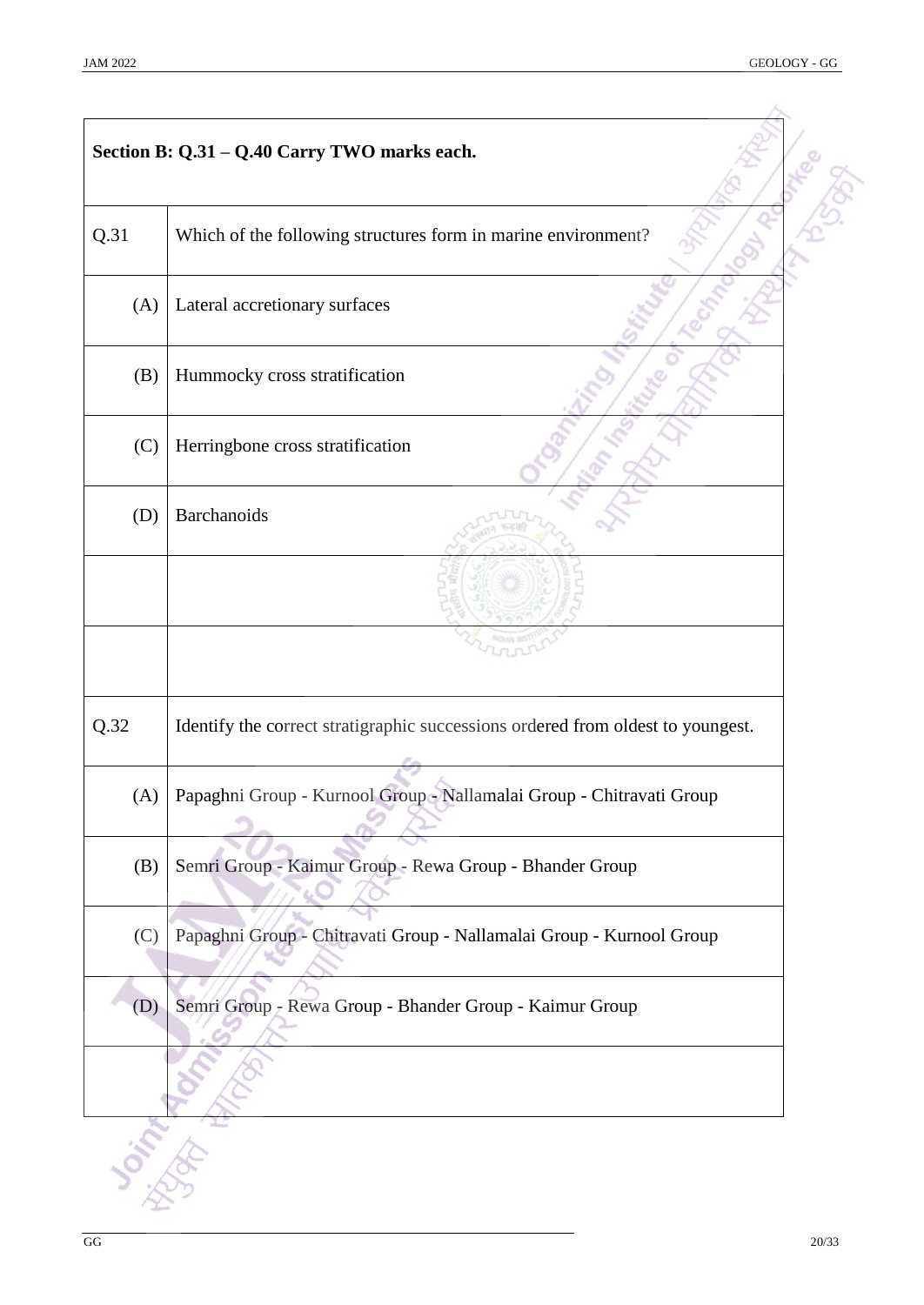| Q.33 | Which of the following stratigraphic units contain coal seams?            |
|------|---------------------------------------------------------------------------|
| (A)  | <b>Barakar Formation</b>                                                  |
| (B)  | Lakadong Formation                                                        |
| (C)  | Pachmarhi Formation                                                       |
| (D)  | <b>Panchet Formation</b>                                                  |
|      |                                                                           |
|      |                                                                           |
| Q.34 | Which of the following statements are CORRECT?                            |
| (A)  | Mytilus represents byssally attached bivalves                             |
| (B)  | Nautilus is the only living cephalopod genus with a coiled external shell |
| (C)  | The cidaroids are the only echinoid group still living                    |
| (D)  | Trilobites did not moult                                                  |
|      |                                                                           |
|      |                                                                           |
|      |                                                                           |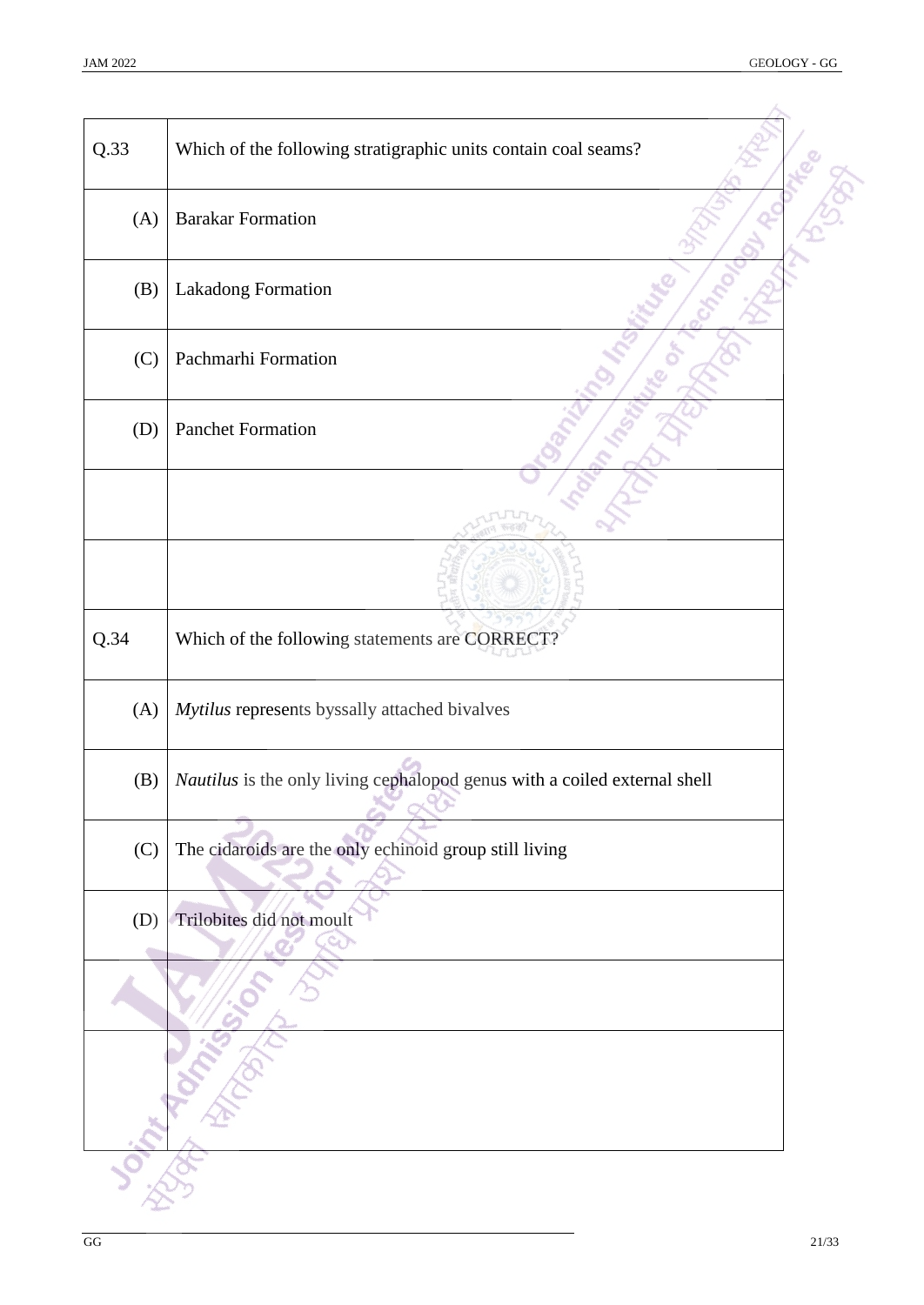| Q.35 | Which of the following genera are stem fossils?                          |  |
|------|--------------------------------------------------------------------------|--|
| (A)  | Dadoxylon                                                                |  |
| (B)  | Dicroidium                                                               |  |
| (C)  | Vertebraria                                                              |  |
| (D)  | Ptilophyllum                                                             |  |
|      |                                                                          |  |
|      |                                                                          |  |
| Q.36 | Which of the following statements are correct?                           |  |
| (A)  | Abutments are the sides of the valley supporting the dam structure       |  |
| (B)  | Spillways can control the release of water from the reservoir            |  |
| (C)  | The toe of the dam is the upstream edge of the base of the dam structure |  |
| (D)  | Galleries serve as passages through the dam                              |  |
|      |                                                                          |  |
|      |                                                                          |  |
|      |                                                                          |  |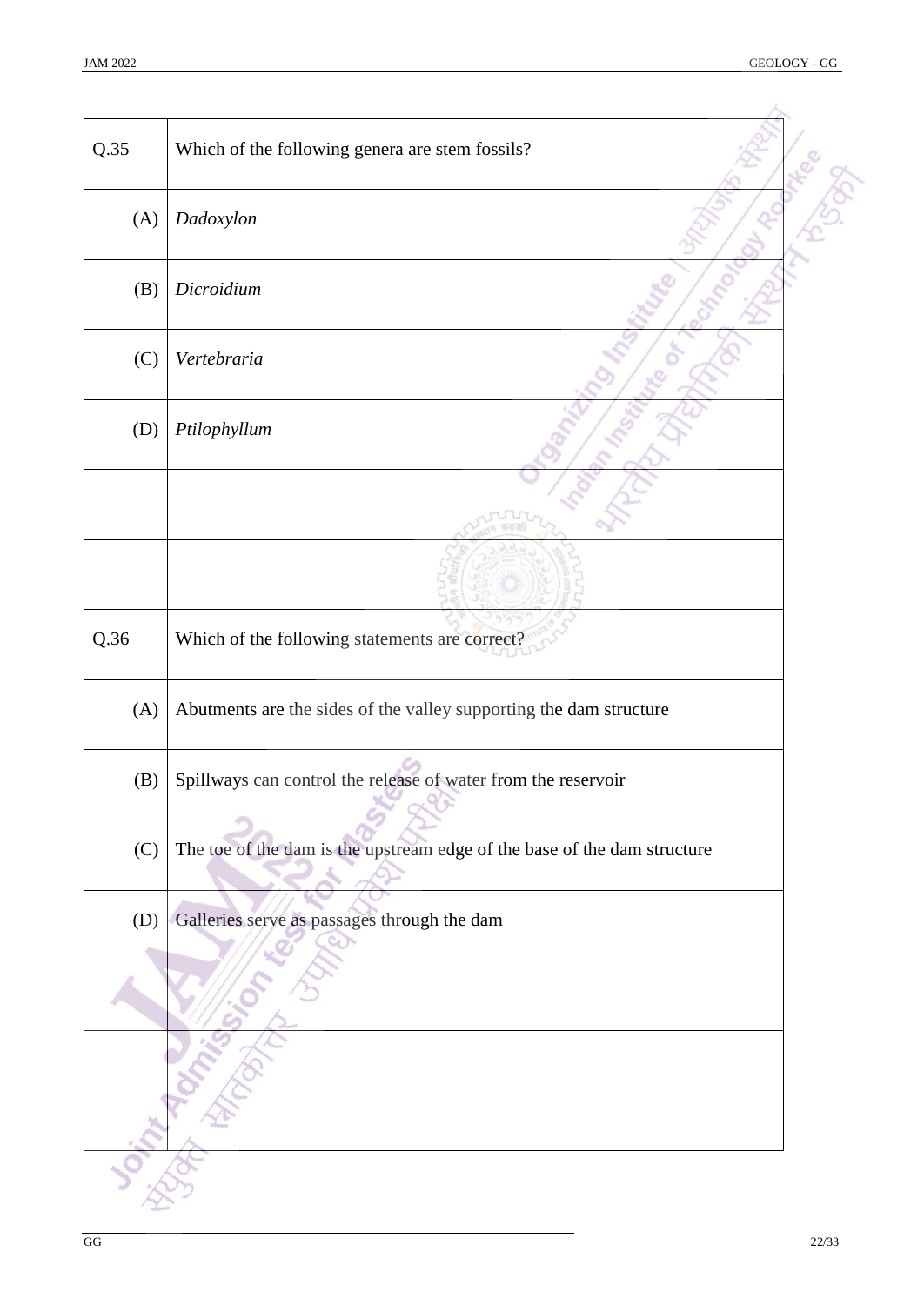| Q.37 | The acceleration due to gravity on the Earth's surface depends on |  |
|------|-------------------------------------------------------------------|--|
| (A)  | latitude                                                          |  |
| (B)  | longitude                                                         |  |
| (C)  | elevation                                                         |  |
| (D)  | topography of the surrounding terrain                             |  |
|      |                                                                   |  |
|      |                                                                   |  |
| Q.38 | A metamorphosed basaltic assemblage can include the minerals      |  |
| (A)  | garnet-omphacite                                                  |  |
| (B)  | hornblende-plagioclase                                            |  |
| (C)  | garnet-staurolite                                                 |  |
| (D)  | glaucophane-lawsonite                                             |  |
|      |                                                                   |  |
|      |                                                                   |  |
|      |                                                                   |  |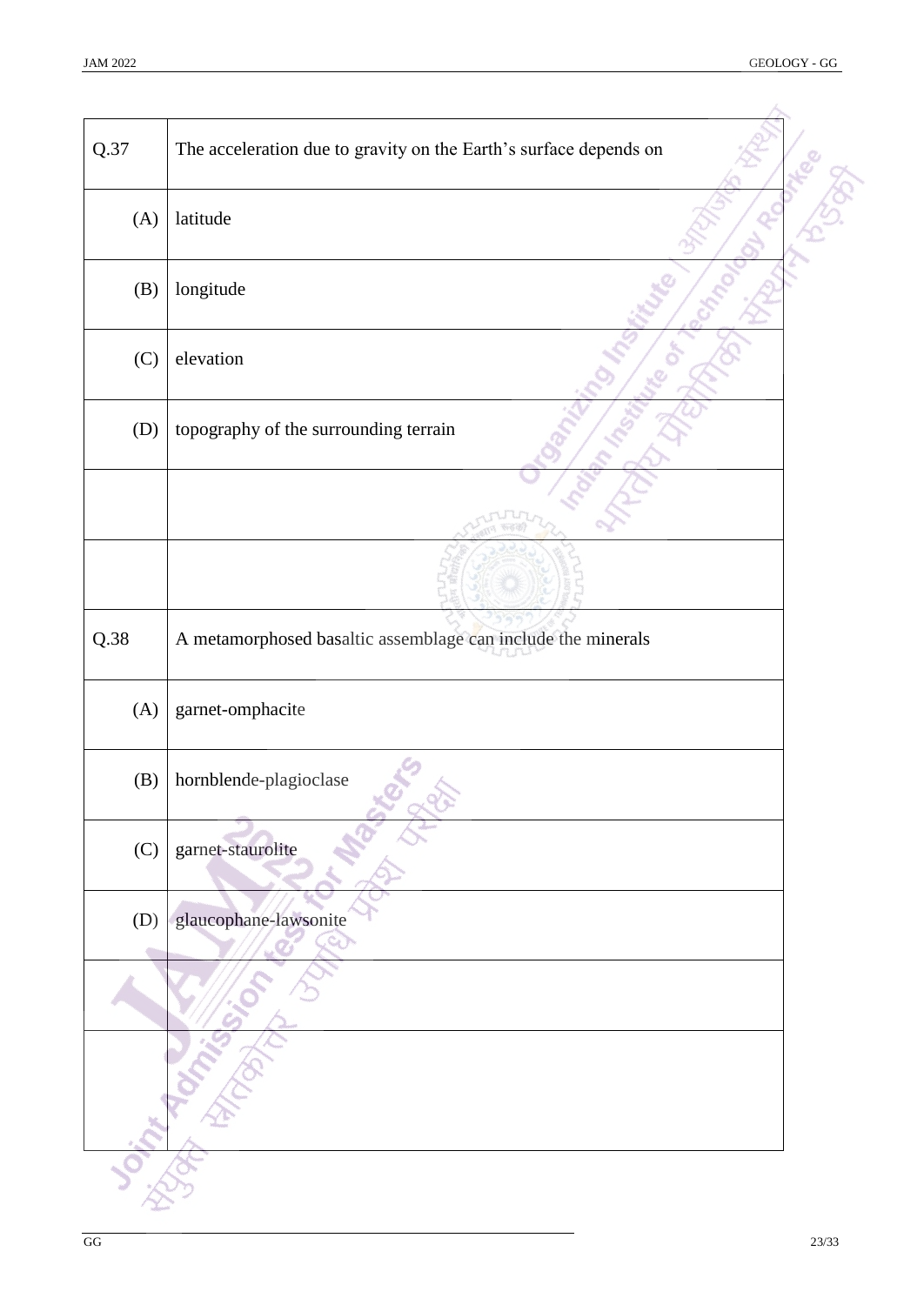| Q.39 | Which of the following pairs represent correct plutonic - volcanic equivalents? |
|------|---------------------------------------------------------------------------------|
| (A)  | Granodiorite - dacite                                                           |
| (B)  | Norite - basalt                                                                 |
| (C)  | Dunite - komatiite                                                              |
| (D)  | Nepheline syenite - phonolite                                                   |
|      |                                                                                 |
|      | <b>Scriptor Montgomery Library Repair</b>                                       |
|      |                                                                                 |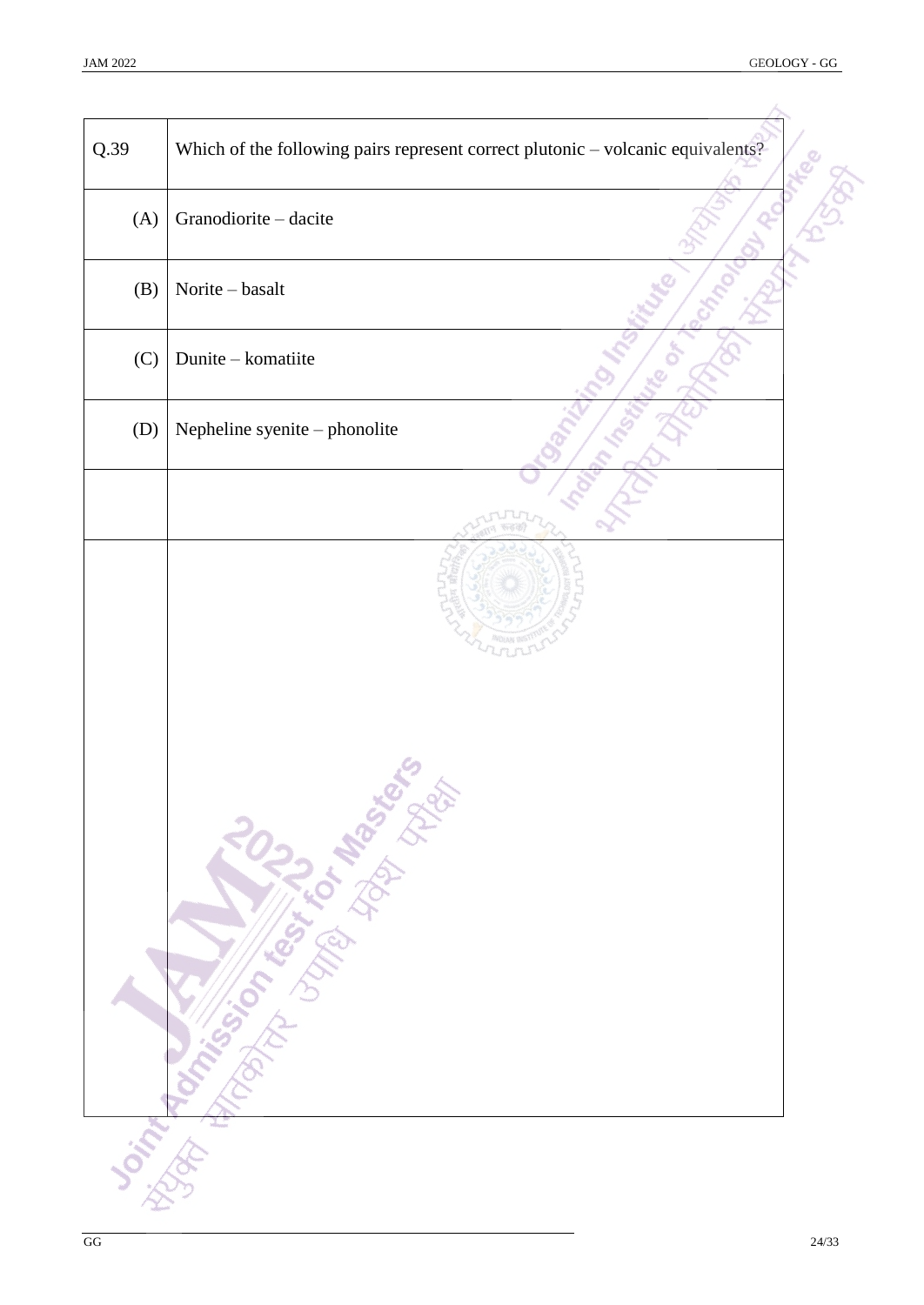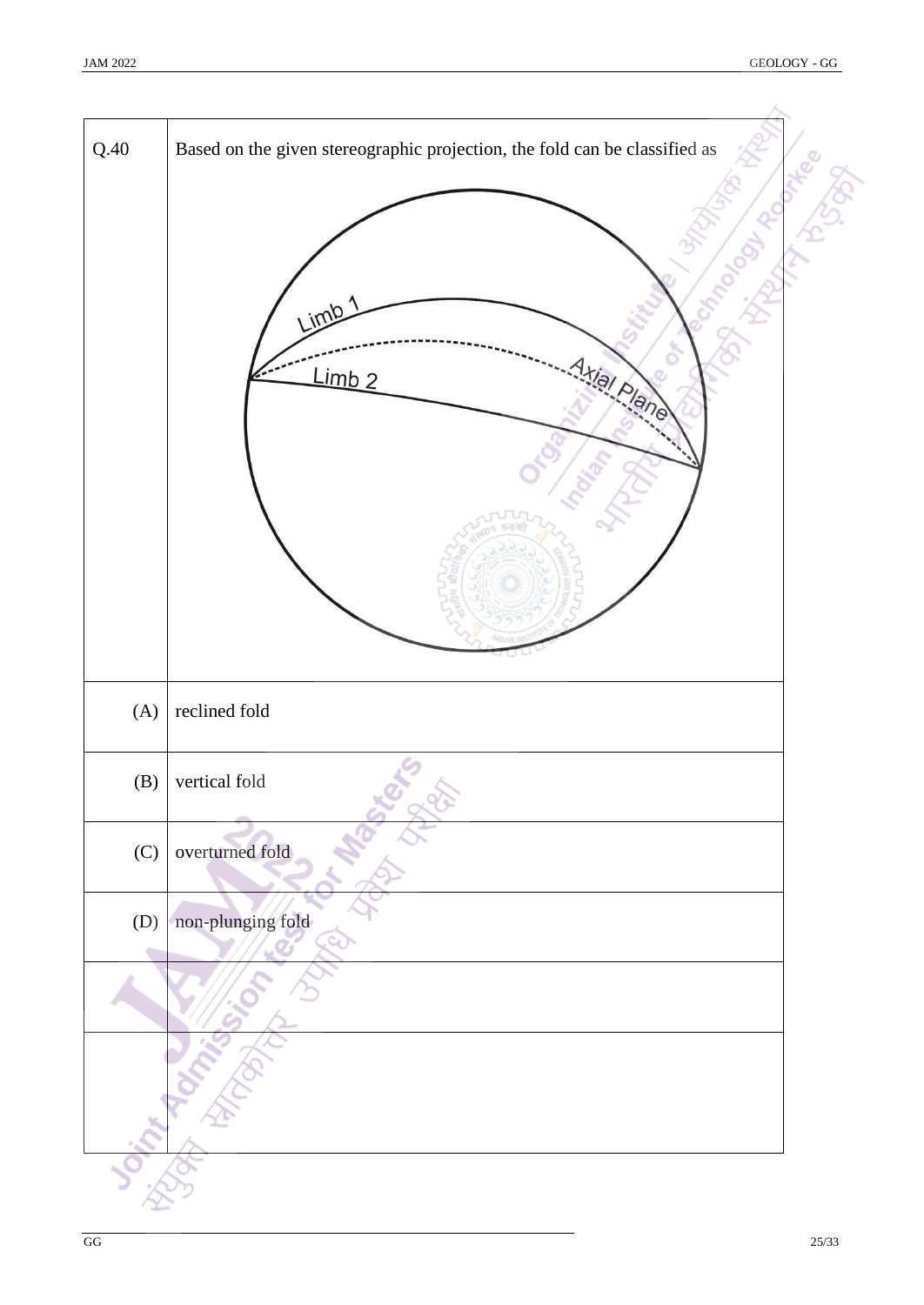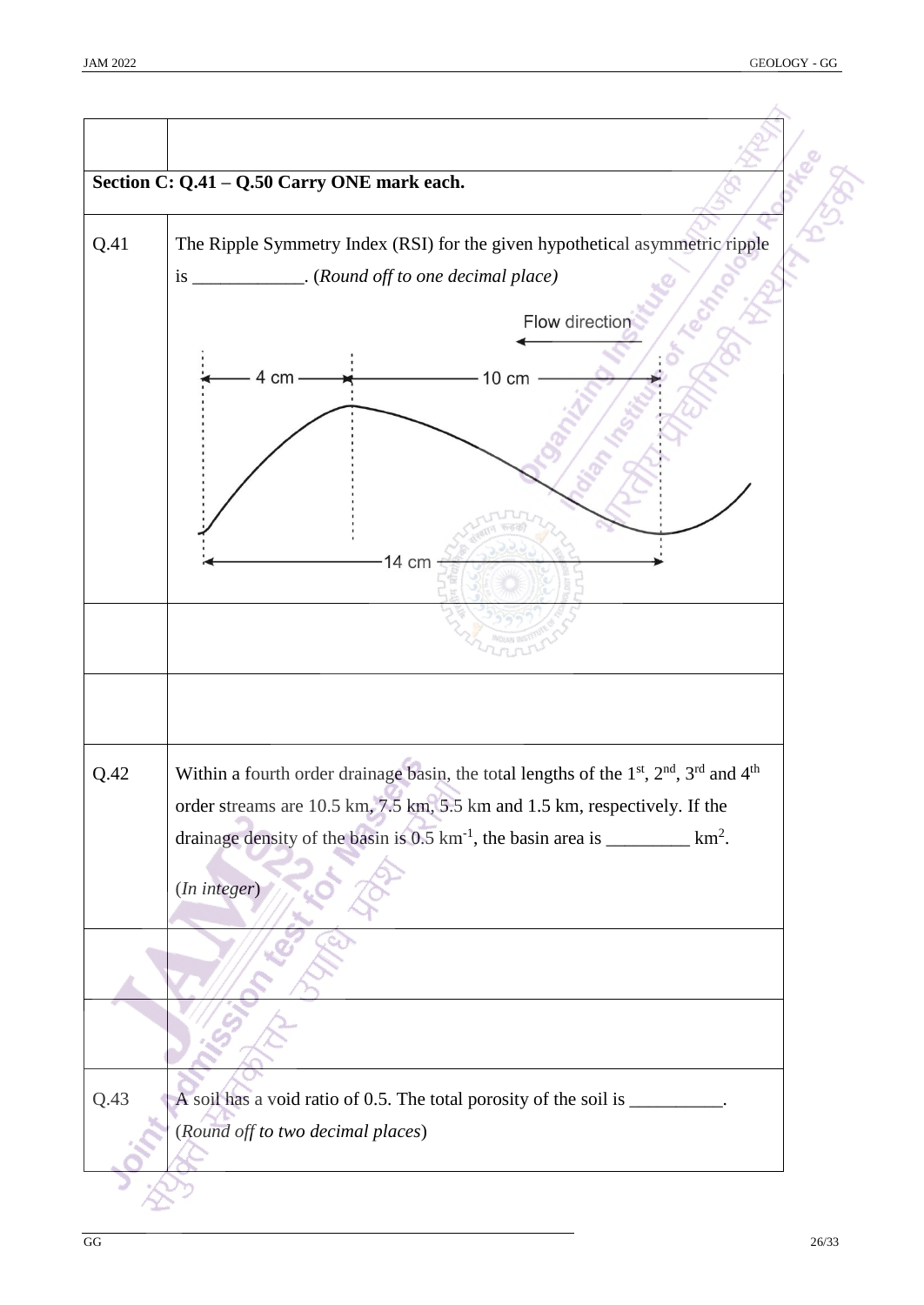|      | The average unit weight of the uppermost part of the crust is $25000 \text{ N/m}^3$ . The                                                    |  |
|------|----------------------------------------------------------------------------------------------------------------------------------------------|--|
|      |                                                                                                                                              |  |
|      |                                                                                                                                              |  |
|      |                                                                                                                                              |  |
|      |                                                                                                                                              |  |
| Q.45 | The radius of the Earth's circular orbit round the Sun is $149\times10^6$ km. The Earth                                                      |  |
|      | takes 365 days to orbit the Sun. The tangential velocity of the Earth is                                                                     |  |
|      | km/hour. $(\pi = 3.14)$ (Round off to one decimal place)                                                                                     |  |
|      |                                                                                                                                              |  |
|      |                                                                                                                                              |  |
| Q.46 | A borehole inclined at 60° to the horizontal pierces a vertical basaltic dyke of                                                             |  |
|      | uniform thickness. If the length of the basaltic drill core along the core axis is                                                           |  |
|      |                                                                                                                                              |  |
|      |                                                                                                                                              |  |
| Q.47 | A P-ray arrives at the mantle-core boundary at an angle 25° with respect to the                                                              |  |
|      | normal. At what angle to the normal does it enter the core? (P-wave velocity in<br>the lower mantle is 13.7 km/s and outer core is 8.1 km/s) |  |
|      | (Round off to two decimal places)                                                                                                            |  |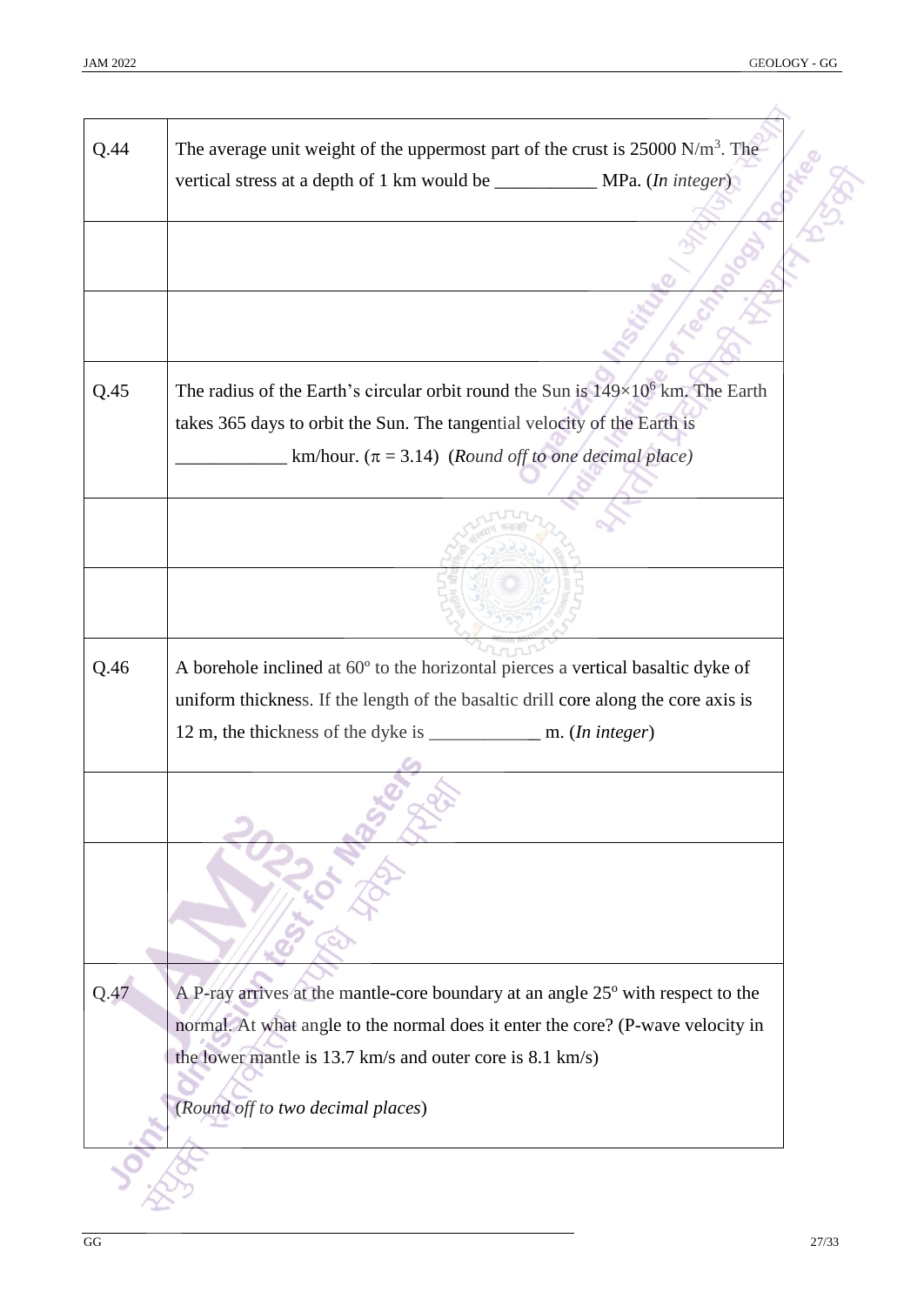| Q.48 | The mass of the Earth is 80 times that of the Moon while the radius of the Earth |
|------|----------------------------------------------------------------------------------|
|      | is four times that of the Moon. The surface gravity of the Earth is<br>times     |
|      | that of the Moon? (In integer)                                                   |
|      |                                                                                  |
|      |                                                                                  |
|      |                                                                                  |
|      |                                                                                  |
|      |                                                                                  |
| Q.49 | A hypothetical rock contains the assemblage kyanite, sillimanite and quartz.     |
|      | The variance (degree of freedom) of the assemblage is _________. (In integer)    |
|      |                                                                                  |
|      |                                                                                  |
|      |                                                                                  |
|      |                                                                                  |
|      |                                                                                  |
| Q.50 | The cut-off grade of copper is 0.45 wt%. A mine has 1 million tonne of waste     |
|      | with a grade of 0.25 wt%. The mine also has stock of high grade ore with a       |
|      | grade of 1.8 wt%. How much of this high grade ore (in million tonne) must be     |
|      | blended with the waste to sell the blended ore at a grade of 0.5 wt%?            |
|      | (Round off to three decimal places)                                              |
|      |                                                                                  |
|      |                                                                                  |
|      |                                                                                  |
|      |                                                                                  |
|      |                                                                                  |
|      |                                                                                  |
|      |                                                                                  |
|      |                                                                                  |
|      |                                                                                  |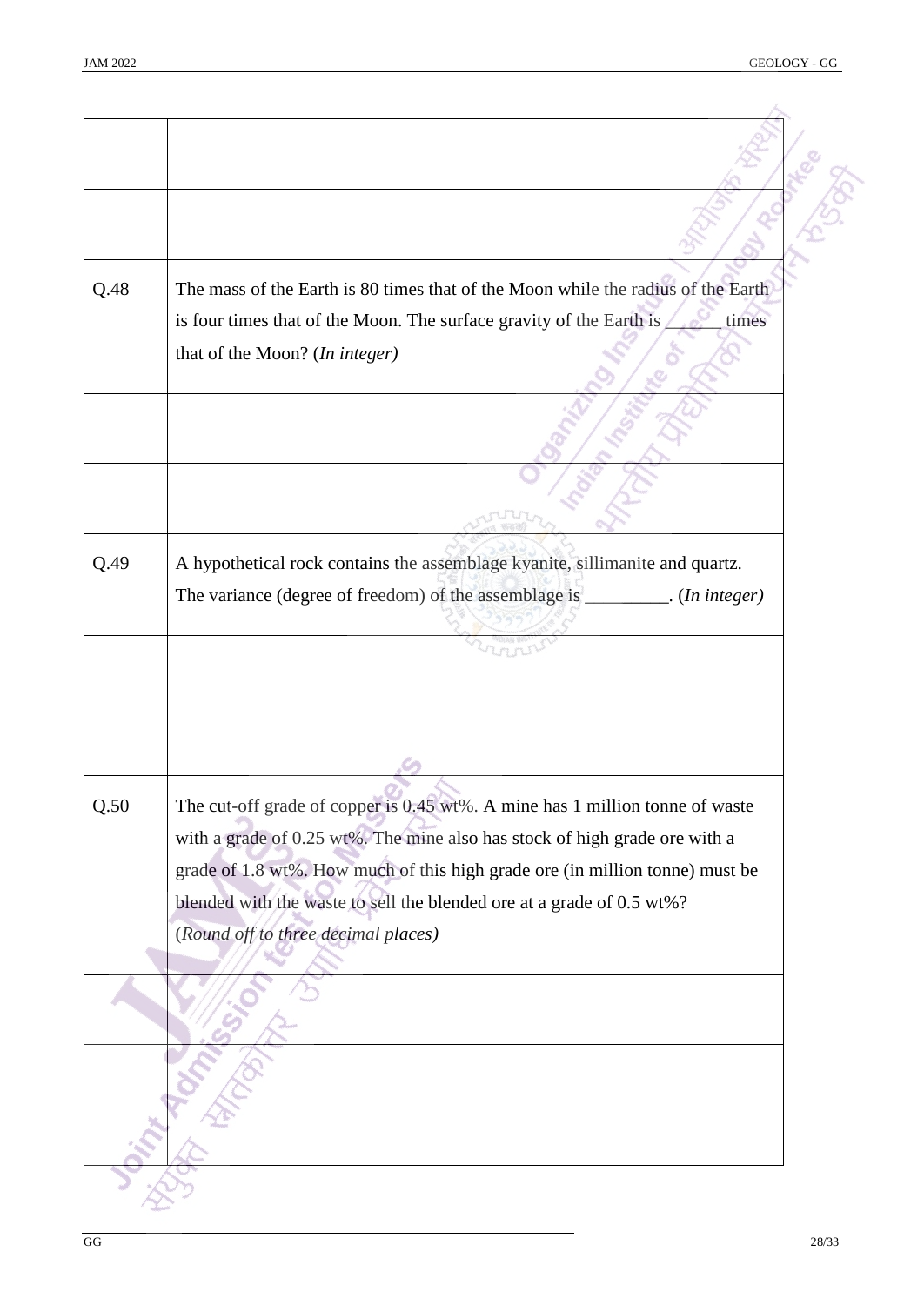|      | Section C: Q.51 - Q.60 Carry TWO marks each.                                                                                                                                                                                                                                                                                                                             |
|------|--------------------------------------------------------------------------------------------------------------------------------------------------------------------------------------------------------------------------------------------------------------------------------------------------------------------------------------------------------------------------|
| Q.51 | The maximum and minimum principal stresses in a zone of active normal<br>faulting are 28 MPa and 8 MPa, respectively. The fault plane strikes N30°E and<br>dips 60° towards SE. Considering Anderson's theory of faulting, the normal<br>stress on the fault plane is ________________ MPa. (In integer)                                                                 |
|      |                                                                                                                                                                                                                                                                                                                                                                          |
| Q.52 | A granite block starts sliding on a slope (inclination of 30° with the horizontal)<br>under the effect of gravity only, along the true direction of inclination of the<br>slope and hits the ground in 4 seconds. Considering zero friction and zero<br>cohesion during sliding, the vertical height of the point (with respect to the<br>(In integer)                   |
|      |                                                                                                                                                                                                                                                                                                                                                                          |
| Q.53 | A cylindrical soil sample is encased in an open-ended inclined tube with a<br>diameter of 100 mm. There is a constant supply of water from the upper end of<br>the sample and the outflow from the other end is collected in a beaker. The<br>average amount of water collected is 1000 mm <sup>3</sup> every 10 sec. The average<br>(Round off to three decimal places) |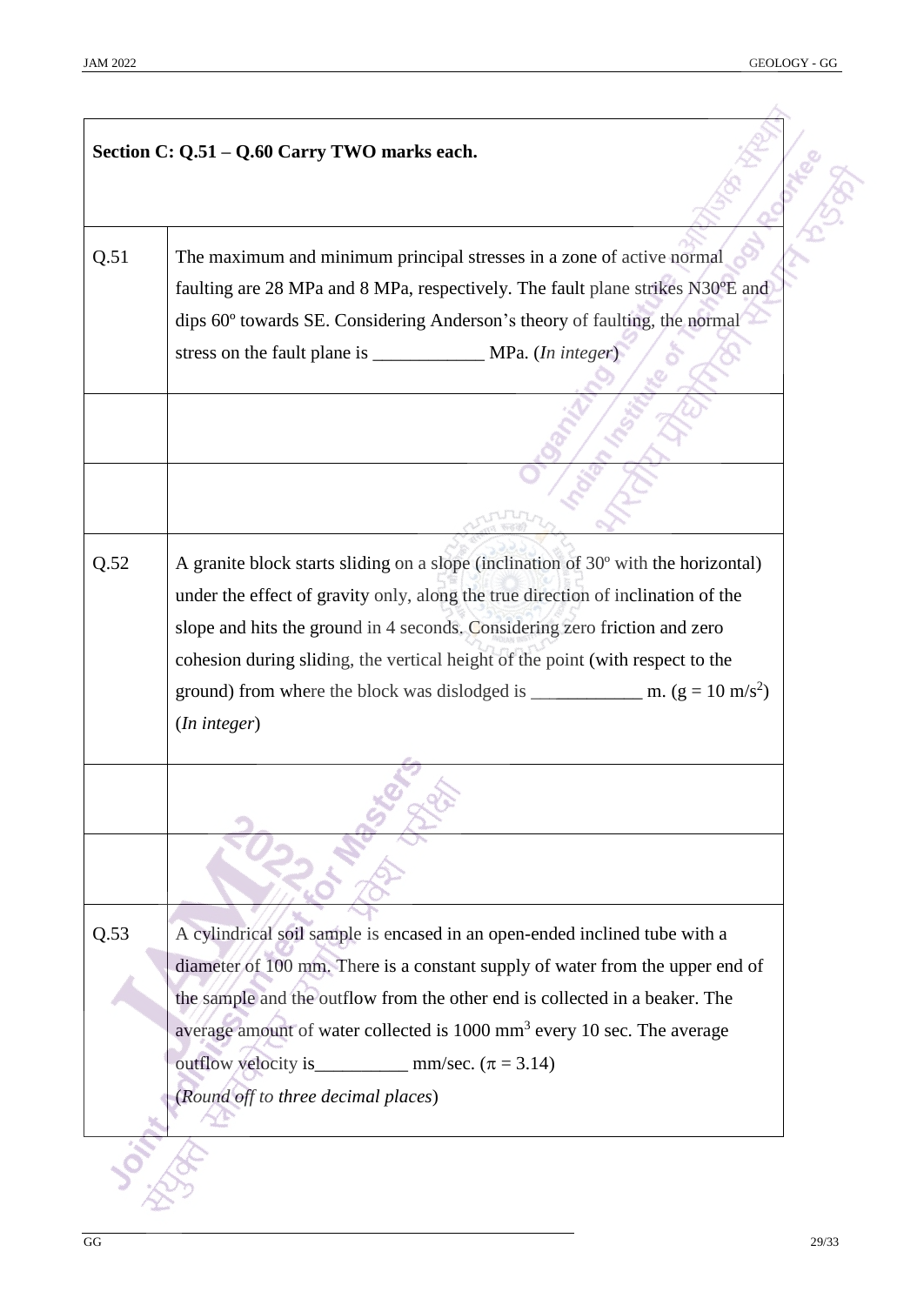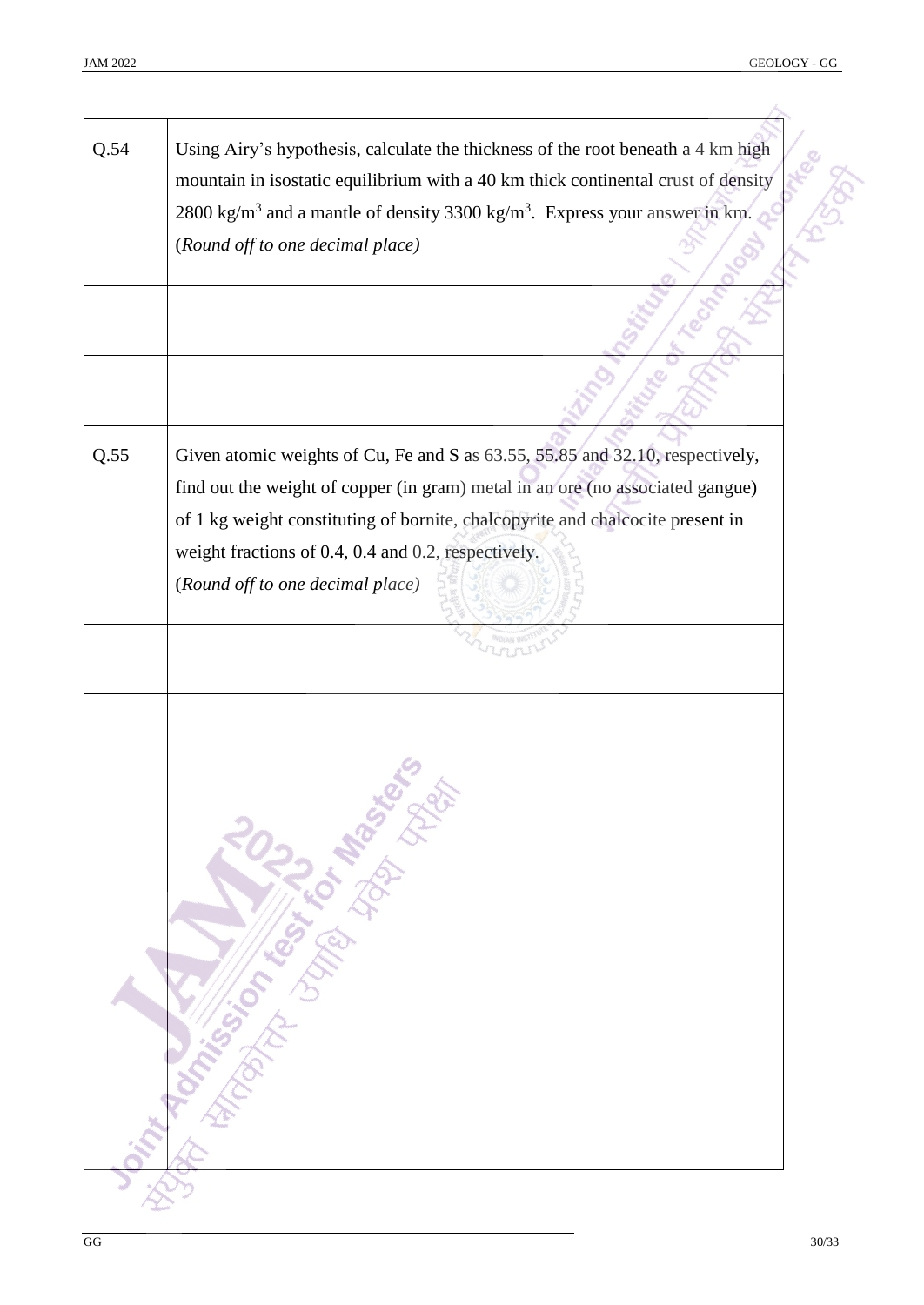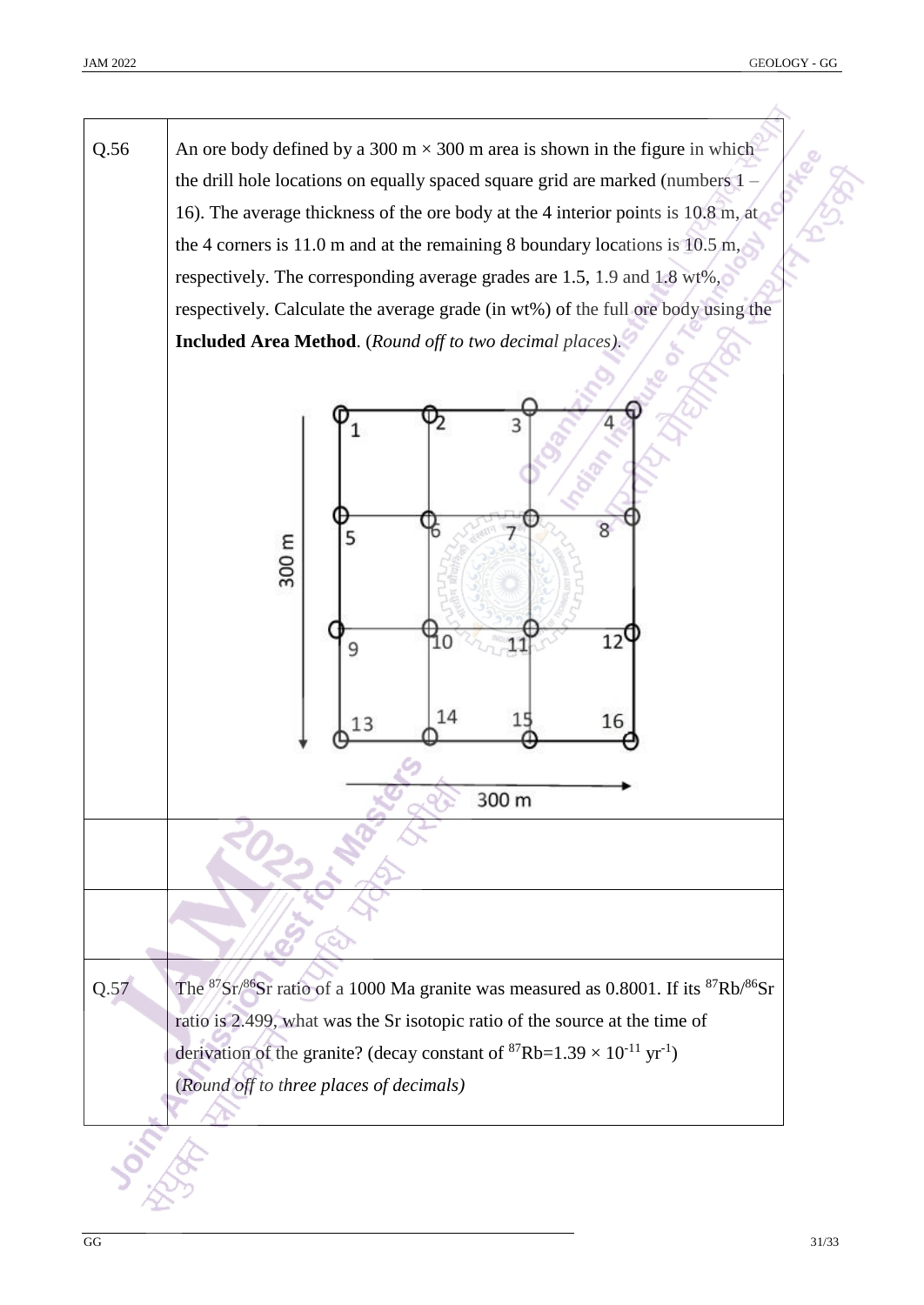| Q.58                                                                                                                                                                                                                                         | The coefficients of permeability of two aquifers $-1$ and 2, are 60 m/day and 40                                 |
|----------------------------------------------------------------------------------------------------------------------------------------------------------------------------------------------------------------------------------------------|------------------------------------------------------------------------------------------------------------------|
|                                                                                                                                                                                                                                              | m/day, respectively. Their saturated thicknesses are 30 m and 15 m,                                              |
|                                                                                                                                                                                                                                              | respectively. Assuming steady state Darcian flow, the transmissivity of aquifer                                  |
|                                                                                                                                                                                                                                              | 1 is _________ times that of aquifer 2. (In integer)                                                             |
|                                                                                                                                                                                                                                              |                                                                                                                  |
|                                                                                                                                                                                                                                              |                                                                                                                  |
|                                                                                                                                                                                                                                              |                                                                                                                  |
|                                                                                                                                                                                                                                              |                                                                                                                  |
| Q.59<br><b>Sorting Replacement of the Contractor Contractor Contractor Contractor Contractor Contractor Contractor Contractor Contractor Contractor Contractor Contractor Contractor Contractor Contractor Contractor Contractor Contrac</b> |                                                                                                                  |
|                                                                                                                                                                                                                                              | Assume that <sup>218</sup> Po, with a half-life of 138 days, is in secular equilibrium with                      |
|                                                                                                                                                                                                                                              | <sup>238</sup> U whose half-life is $4.5 \times 10^9$ y. How many grams of <sup>218</sup> Po will be present for |
|                                                                                                                                                                                                                                              | each gram of $^{238}$ U in the mineral? Express your answer in <b>logarithm</b> (to the                          |
|                                                                                                                                                                                                                                              | <b>base 10).</b> (Round off to two decimal places)                                                               |
|                                                                                                                                                                                                                                              |                                                                                                                  |
|                                                                                                                                                                                                                                              |                                                                                                                  |
|                                                                                                                                                                                                                                              |                                                                                                                  |
|                                                                                                                                                                                                                                              |                                                                                                                  |
|                                                                                                                                                                                                                                              |                                                                                                                  |
|                                                                                                                                                                                                                                              |                                                                                                                  |
|                                                                                                                                                                                                                                              |                                                                                                                  |
|                                                                                                                                                                                                                                              |                                                                                                                  |
|                                                                                                                                                                                                                                              |                                                                                                                  |
|                                                                                                                                                                                                                                              |                                                                                                                  |